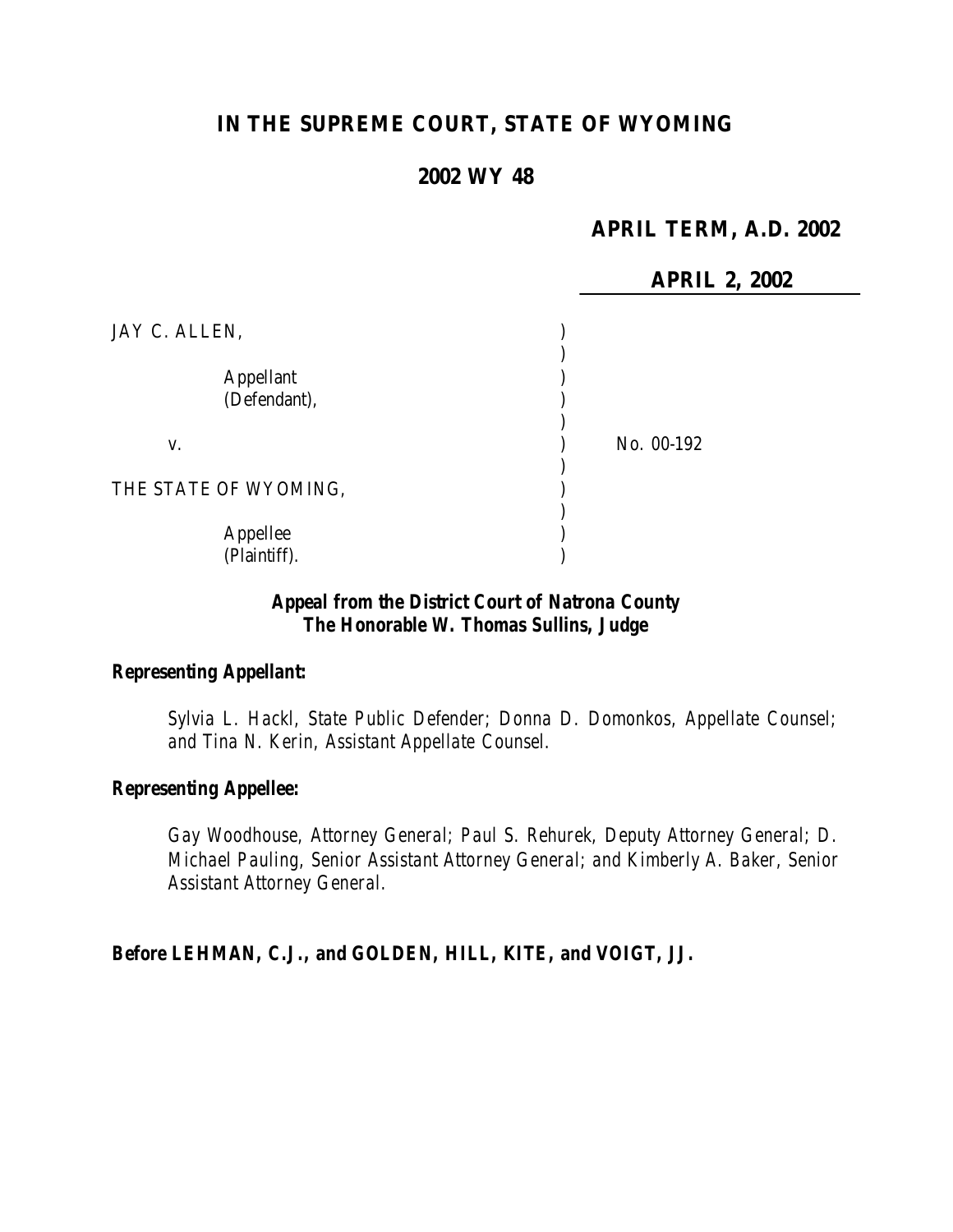## **VOIGT, Justice.**

[¶1] In December 1999, a jury found appellant, Jay C. Allen, guilty of two counts of aggravated vehicular homicide in violation of Wyo. Stat. Ann. § 6-2-106(b) (LexisNexis 2001), and the district court sentenced appellant to serve 150 to 240 months in prison for each count, the sentences to run consecutively. Appellant appeals from that judgment and sentence, arguing that the district court erred in not suppressing evidence of appellant's blood-alcohol concentration, that appellant's defense counsel was ineffective in several respects, that the district court erred in not appointing a different attorney to represent appellant, that the evidence was insufficient to convict appellant of the charge relating to victim Mary Fink, that certain hearsay testimony should not have been permitted at trial, and that the district court should have declared a mistrial after appellant was crossexamined regarding a prior criminal conviction. We affirm.

### **ISSUES**

[¶2] Appellant phrases the issues on appeal as follows:

I. Did the trial court err in refusing to suppress the results of the blood alcohol test performed on appellant, as implied consent procedures were not followed, and the failure to follow such procedures violated appellant's Fourth Amendment rights?

II. Did the trial court err in refusing to appoint different counsel for appellant, resulting in a violation of appellant's Sixth Amendment right to counsel?

III. Did appellant receive ineffective assistance of counsel?

\* \* \*

IV. Was the evidence insufficient to support a finding of guilty with regard to the charge of aggravated homicide by vehicle pertaining to Mary Fink?

V. Did the trial court err in not ordering a judgment of acquittal as to the charge of aggravated homicide by vehicle pertaining to Mary Fink?

VI. Did the trial court err in permitting hearsay testimony of Heather Johnson?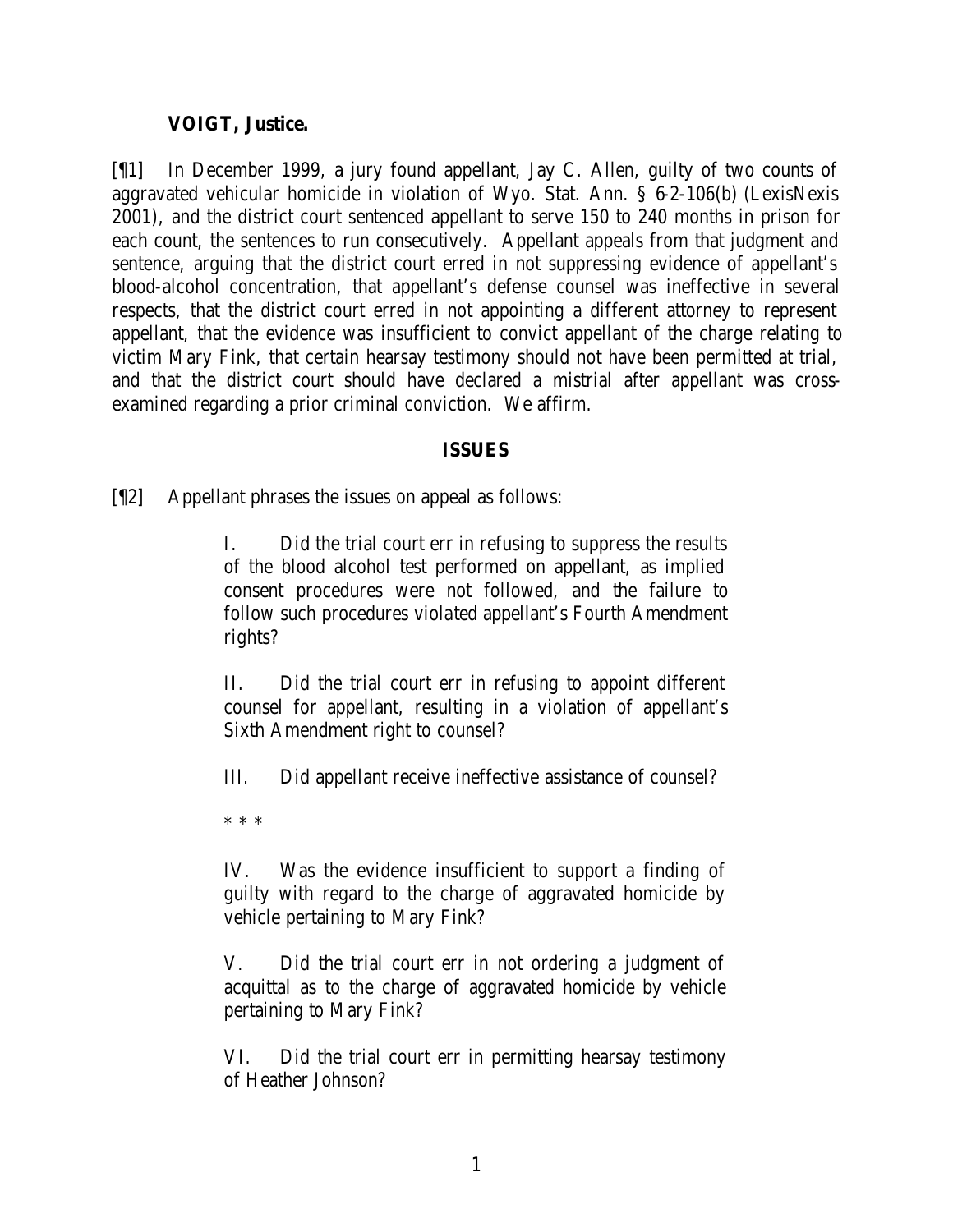VII. Did the trial court abuse its discretion when it failed to declare a mistrial or properly instruct the jury after the prosecutor questioned appellant about a conviction more than ten years old?

The State of Wyoming, as appellee, phrases the issues in substantially the same manner.

### **FACTS**

[¶3] On April 14, 1999, just prior to 3:00 p.m., appellant was driving a 1979 station wagon that collided with a Ford Tempo driven by Mary Fink near the intersection of Wyoming Boulevard and McKinley Street in Natrona County. Appellant's brother, Frank Allen, the brother's girlfriend, Heather Johnson, and appellant's unrestrained three-yearold nephew were passengers in the station wagon. Mary Fink's husband, Albert Fink, was a passenger in the Ford Tempo.

[¶4] Linda Evans, a certified nurse's aide, was one of the first passersby to stop and assist at the scene. Albert Fink was experiencing difficulty breathing and Mary Fink's foot hurt. Mary Fink told Linda Evans that the station wagon "had pulled in front of them and she couldn't stop" and at some point, appellant added, "I'm so sorry. I didn't see them." Linda Evans could smell a strong odor of alcohol on appellant's breath, appellant seemed to be "stumbling a little bit," his speech was "a little slurred," and he had bloodshot eyes. Tina Evans, Linda Evans' sixteen-year-old daughter, echoed her mother's observations of appellant and recalled Heather Johnson stating that she told appellant to "watch out for that car."

[¶5] A fireman who responded to the collision spoke with appellant at the scene. He could "smell alcohol" on appellant, noticed that appellant's balance was impa ired (at one point appellant "started to stagger and fall against the car"), and observed several "bottles" (possibly Budweiser) in the station wagon. Appellant was able to respond to the fireman's inquiries with appropriate answers and stated repeatedly that he "didn't see them" or "didn't see them turning." A paramedic also observed appellant at the scene "in the process of either sitting down or falling down in front of his vehicle." In assessing appellant for potential injuries, the paramedic smelled alcohol and asked if appellant had been drinking. Appellant replied, "Yes. I had a few. It was a while ago. I'm not drunk . . .." Appellant's speech was "okay" and appellant gave appropriate responses to the paramedic's questions. The paramedic further testified that while he was transporting Mary Fink, appellant, Heather Johnson and her child to the hospital, Heather Johnson stated that the station wagon was about to turn and "he turned in front of the other vehicle."

[¶6] Officer Christopher Schell of the Wyoming Highway Patrol arrived at the scene shortly after the collision. He observed both empty and full beer bottles in the station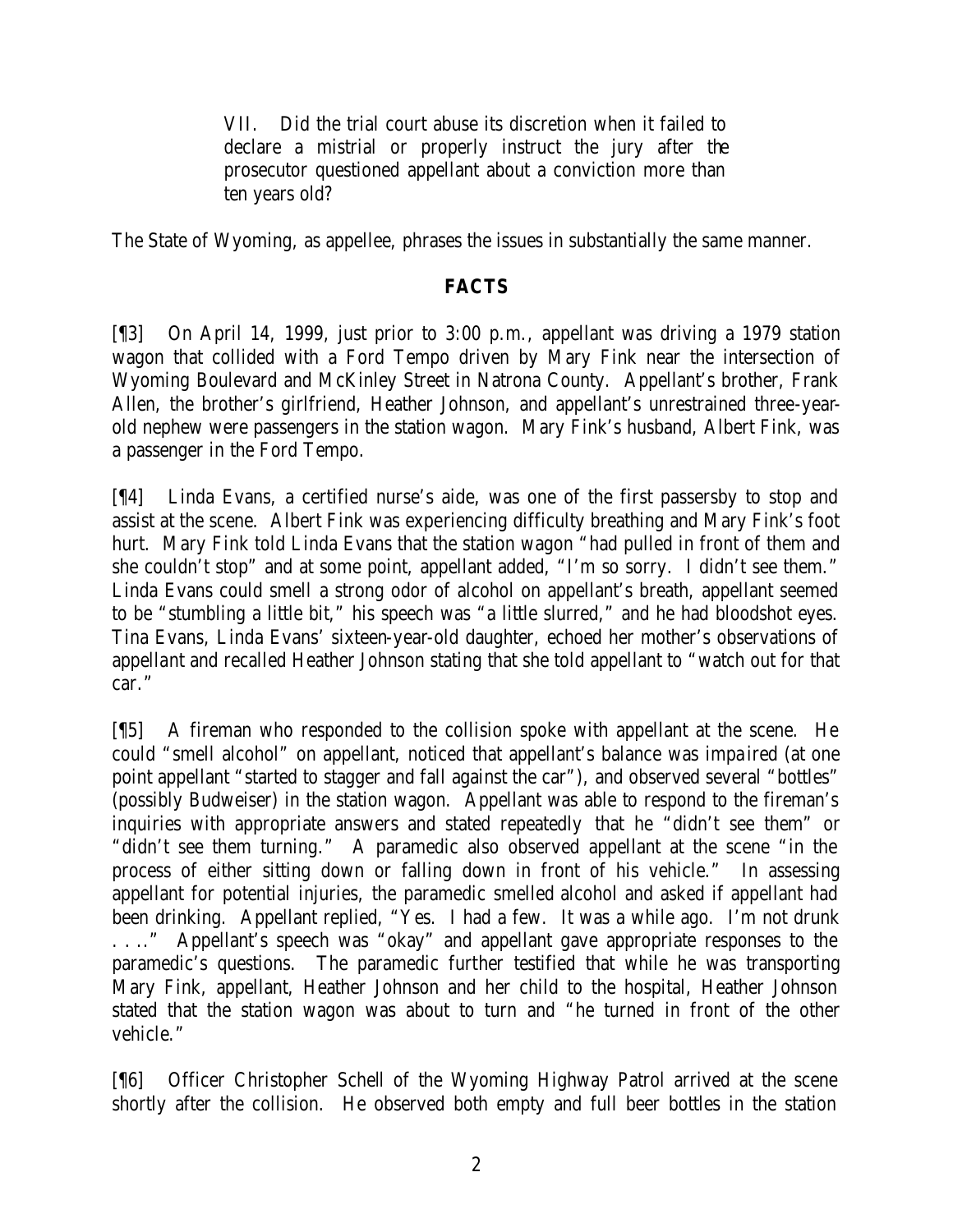wagon, including some located in the front seat area. According to Officer Schell, appellant had bloodshot eyes, was unsteady on his feet, and he observed an odor of alcohol coming from appellant.

[¶7] Dr. Mary MacGuire, a general surgeon, encountered appellant at the emergency room. Appellant "smelled strongly of alcohol," slurred his speech, experienced difficulty focusing, and appeared to be intoxicated. Dr. MacGuire then treated Albert Fink, who arrived with "flail chest" in at least four segments (patients usually present with only one "flail segment") indicating a very severe injury to the skeleton of the chest wall and severe soft tissue injuries to the lungs and heart. Albert Fink was in irreversible shock, was bleeding into his abdomen, and had suffered severe pulmonary injuries. Dr. MacGuire performed emergency surgery to remove or repair Albert Fink's internal organs and stop his internal bleeding. Even after surgery and receiving medication, Albert Fink was unable to maintain adequate blood pressure. In the doctor's opinion, Albert Fink had suffered "unsurvivable" injuries in the collision. He died at 3:00 a.m. on April 15, 1999, about twelve hours after the collision.

[¶8] Mary Fink sustained a complex fracture of the "right lower leg in the region of the ankle" in the collision, in addition to a possible heart contusion. Dr. MacGuire did not observe any other "significant injuries" to Mary Fink during an initial emergency room examination. According to information provided to the Natrona County Coroner, Dr. James Thorpen, Mary Fink was under medical care at the hospital on April 14, 1999, until she was discharged "a couple of days later." She underwent surgery for "an open reduction and internal fixation" of the ankle fracture on May 6, 1999, and the surgery "appeared to go well." After complaining of extreme dizziness early the morning of May 7, 1999, Mary Fink "passed out" and died while at the hospital.

[¶9] At 4:10 p.m. on April 14, 1999, a paramedic obtained a blood sample from appellant at Officer Schell's request. According to the State's forensic toxicologist, a subsequent test revealed that appellant's blood alcohol concentration was .15% at the time the sample was taken (assuming appellant had not consumed alcohol since the collision, it would have been as high as .17% at the time of the collision), and the sample was also positive for the presence of cannabinoids, which impair the central nervous system in a manner similar to alcohol. Appellant's testing of the sample resulted in a .127% blood alcohol concentration; however, the State presented testimony regarding the possibility of evaporation associated with delays between testing. Appellant was ultimately charged with two counts of aggravated homicide by vehicle alternatively asserting that appellant violated Wyo. Stat. Ann. § 6-2-106(b)(i) and/or (b)(ii) regarding each count.

[¶10] Mary Fink told Officer Schell that immediately prior to the collision, she looked down at her speedometer, took her foot off the accelerator to slow down, looked up and said "Oh, my God," and then collided with the Allen vehicle, which she did not see until the last possible second. Rick Dye, a Wyoming Highway Patrol officer since 1980,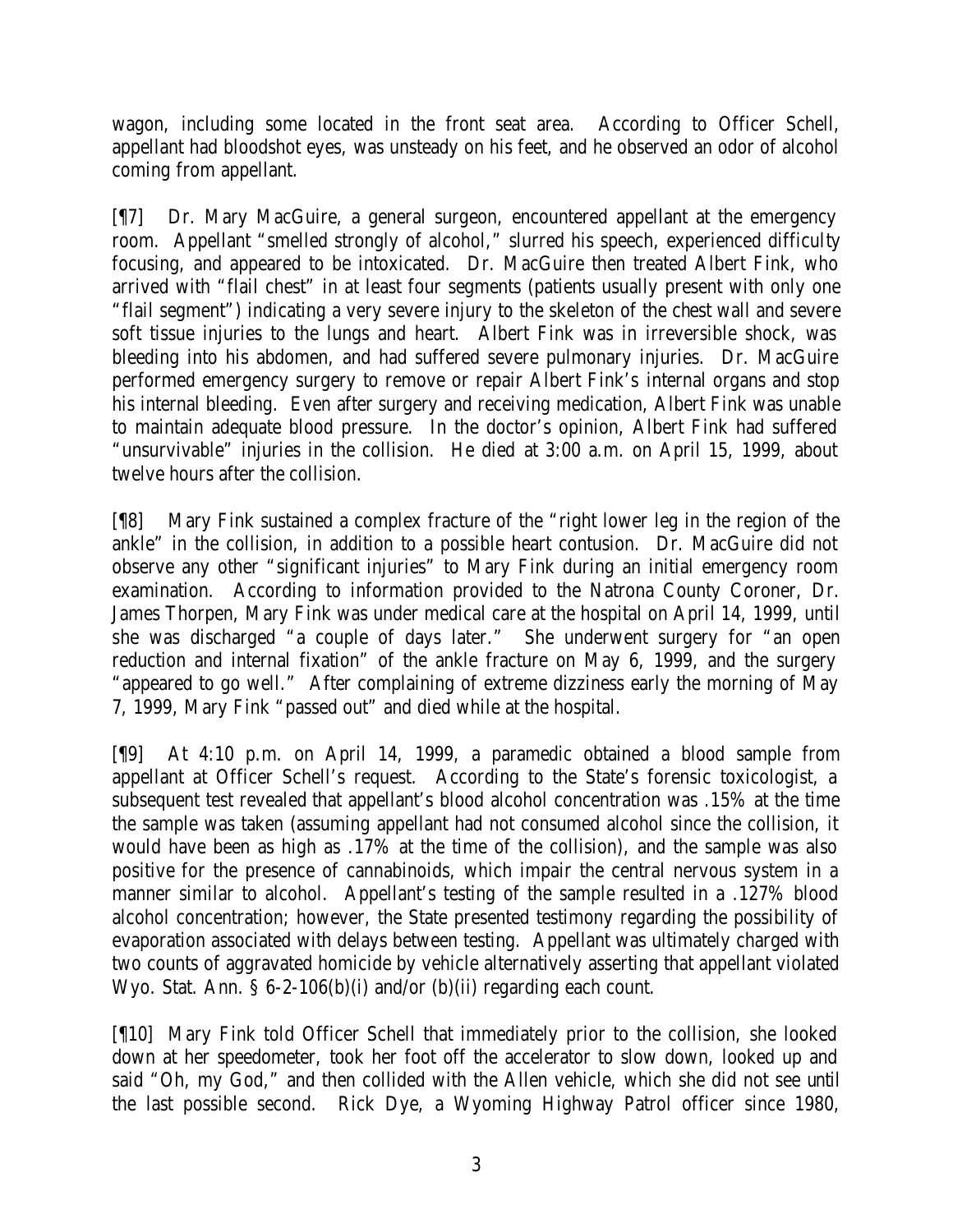testified as an expert accident reconstructionist for the State. According to Officer Dye, the station wagon, traveling eastbound on Wyoming Boulevard, began to execute a left turn onto McKinley Street prematurely, turning into the westbound lane across a double-yellow line twenty to twenty-five feet prior to the actual intersection. The station wagon was traveling between one-half and twenty miles per hour and the Ford Tempo was traveling westbound between fifty and fifty-five miles per hour. The vehicles collided, without an evasive maneuver by the station wagon. Officer Schell observed "very short" skid marks from the Fink vehicle. Had the station wagon completed its turn, it would have entered the wrong lane of travel on McKinley Street.

[¶11] Based on Officer Dye's time and distance calculations regarding each vehicle's visibility and reaction time, as well as his observations of the intersection itself, appellant should have seen the Fink vehicle and appellant had an "appreciably longer" opportunity to visualize the intersection than did Mary Fink. In Officer Dye's training and experience, impaired drivers commonly have perception problems, fail to maintain their lane of travel, and execute steering maneuvers similar to that performed by appellant. Officer Schell added that in his training and experience, impaired drivers experience difficulty with distraction and their ability to react is substantially slowed. Officer Dye testified that every driver he had encountered whose blood alcohol concentration exceeded .10% was "substantially" impaired. He ultimately opined that appellant did not react to, or observe, the "imminent hazard that the Fink vehicle presented" due to intoxication.

[¶12] Appellant testified in his own defense. He testified that, after drinking at Frank Allen's home the previous night, finishing the last of his seven or eight beers at 1:00 a.m., he consumed three more beers between 1:35 p.m. and 2:30 p.m. on April 14, 1999, but did not otherwise consume alcohol that day.<sup>1</sup> According to his testimony, appellant approached the McKinley Street intersection, which was unfamiliar to him, slowed to enter the turning lane, looked to verify the street sign, was alerted by his brother's voice, and saw the Fink's vehicle "headed towards the passenger front" of appellant's vehicle at an angle. Appellant noticed the driver of the Fink vehicle looking down at the dash, then applied his brakes, causing the station wagon to pull strongly to the left without locking up the vehicle's tires. The Fink vehicle turned to the right, and the collision followed.

[¶13] James R. Johnson testified as an expert accident reconstructionist for appellant. Based on Mr. Johnson's calculations, including skid-to-stop distance, the road conditions, the road's physical characteristics and visibility considerations, and the deficient condition of appellant's brakes (appellant apparently purchased the station wagon days prior to the collision), appellant would not have been able to stop the station wagon prior to the McKinley Street intersection. He added that the angle of the Fink vehicle's skid marks

 <sup>1</sup> An expert witness for the State testified that, assuming appellant's testimony to be true, also considering appellant's weight and his testimony regarding what he ate that day, one would expect appellant's blood alcohol concentration to be .055% at the time of the collision.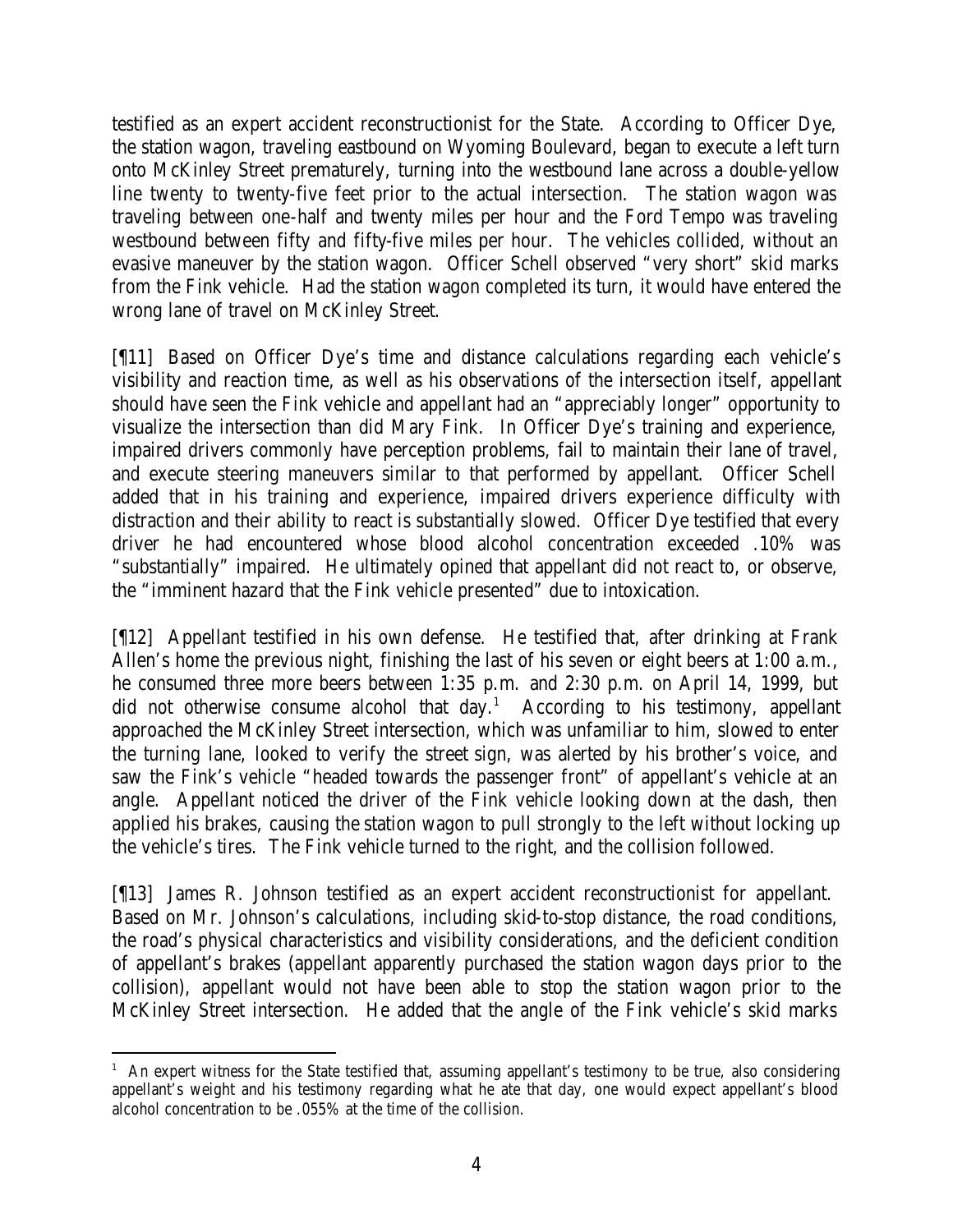indicated that it crossed the centerline prior to the collision, and that the condition of appellant's brakes could cause appellant's vehicle to pull to the left. The State called witnesses to refute Mr. Johnson's testimony regarding the condition of appellant's brakes and its resulting implications.

[¶14] On December 16, 1999, a jury entered separate "guilty" findings on each count pursuant to both statutory subsections.

### **DISCUSSION**

### **MOTION TO SUPPRESS**

[¶15] Appellant first argues that the district court should have suppressed his April 14, 1999, blood sample, including the resulting blood-alcohol concentration, because Officer Schell did not comply with the implied consent statute prior to procuring the sample. According to appellant, Officer Schell was required to follow implied consent procedures because at the time the blood was drawn, appellant was "charged" with driving while under the influence, appellant was not dead, unconscious or otherwise incapable of refusal, and serious bodily injury or death had not resulted from the collision. Even if serious bodily injury had resulted, appellant asserts that Officer Schell did not comply with Wyo. Stat. Ann. § 31-6-102(d) (LexisNexis 2001), and generally states that the circumstances of this case did not justify a warrantless seizure of appellant's blood pursuant to the Fourth Amendment to the United States Constitution, *Van Order v. State*, 600 P.2d 1056 (Wyo. 1979), or *Cupp v. Murphy*, 412 U.S. 291, 93 S.Ct. 2000, 36 L.Ed.2d 900 (1973).

[¶16] On September 10, 1999, appellant's defense counsel filed a motion to suppress the April 14, 1999, blood sample. The district court held an evidentiary hearing<sup>2</sup> on the motion on November 10, 1999. At the hearing, Officer Schell, a Wyoming Highway Patrol officer for nearly four years, testified that on April 14, 1999, he responded to the scene of the collision at 2:53 p.m. Based on the evidence at the scene, it appeared to Officer Schell that appellant's station wagon was traveling eastbound on Wyoming Boulevard and began to turn left "prior to the actual intersection where you would normally turn into that lane of travel." The station wagon was turning across the westbound lane of Wyoming Boulevard and if the vehicle had completed the turn, it would have turned into the southbound lane of McKinley Street, "which is the opposite lane from which he should have ended up." At some point, the station wagon collided with the Finks' Ford Tempo, which was traveling westbound on Wyoming Boulevard. Mary Fink was driving the Ford Tempo, and her husband, Albert Fink, was a passenger in the vehicle. It appeared that the Ford Tempo was the only vehicle to exhibit braking "behavior" immediately prior to the collision, and according to Officer Schell, there was

<sup>&</sup>lt;sup>2</sup> We reiterate some factual information to analyze this issue in the context of the testimony received at the evidentiary hearing.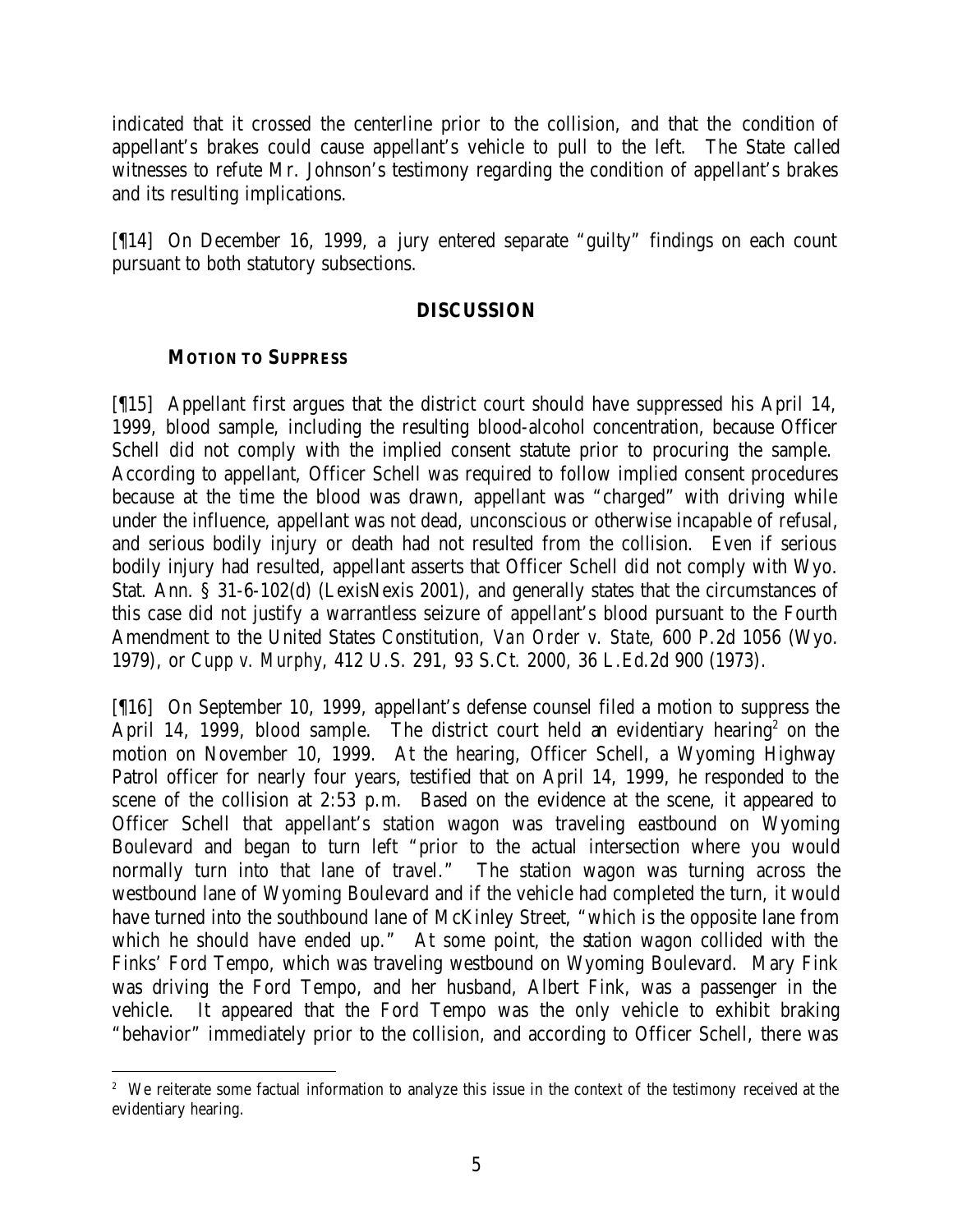no reason, "in terms of the vehicles' ability to see," regarding why the collision occurred. Based on Officer Schell's training and experience, intoxicated drivers commonly fail to perceive speed, distance, and other objects.

[¶17] Upon arriving at the scene, medical and fire personnel pointed out appellant as the driver of the station wagon. Officer Schell spoke with appellant, who indicated tha t he was driving the station wagon. Witnesses at the scene also informed Officer Schell that they saw an individual matching appellant's description run from the driver's side of the station wagon to the Ford Tempo, and that appellant stated, "I'm sorry; I'm sorry; I did not see them." Heather Johnson, a passenger in the station wagon, stated appellant was driving the vehicle, that it had been traveling eastbound, and that it had drifted across the centerline numerous times prior to the collision. Medical personnel who interacted with appellant at the scene stated that appellant was "definitely intoxicated." Officer Schell observed a "strong odor of alcohol" coming from appellant and observed alcohol containers in the station wagon.

[¶18] At the hospital, Officer Schell believed Mr. Fink's medical condition to be "[c]ritical, very serious" and Mr. Fink was "obviously seriously injured." A nurse informed him that Mr. Fink was "serious" ("she couldn't give . . . much more"), but Officer Schell did not know that Mr. Fink's death was imminent. Mrs. Fink apparently suffered a broken ankle and a "possible bruised heart . . .." Officer Schell again contacted appellant at the hospital and noticed an "odor of alcohol I had noticed earlier when I initially contacted him on the scene." Officer Schell informed appellant that "due to the serious bodily injury, we [are] going to need to draw a blood sample . . .." Appellant replied, "[f]ine. I haven't had anything to drink." Officer Schell stated that he did not advise appellant in accordance with the implied consent statutes "[b]ecause of the serious bodily injury at the time," but informed appellant prior to obtaining the blood sample that appellant was "going to be charged with DUI . . .." At Officer Schell's direction, a paramedic drew the blood sample. Officer Schell testified that appellant was not under arrest at that time and had not yet been issued a citation. Officer Schell later issued appellant a citation (the record does not indicate the cited offense), but did not place appellant in custody. Appellant was scheduled to be released from the hospital.

[¶19] Relying primarily on *Van Order*, 600 P.2d 1056, the district court denied appellant's motion, finding that the factual circumstances gave "rise to the vehicular homicide charges or the potential for those charges," that "serious, if not critical" injuries were involved, that Officer Schell had probable cause to draw appellant's blood based on the evidence he had obtained to that point, and had the blood not been drawn, it would have been "lost forever . . .."

[¶20] We review a district court's denial of a motion to suppress for an abuse of discretion. *Madrid v. State*, 910 P.2d 1340, 1344 (Wyo. 1996).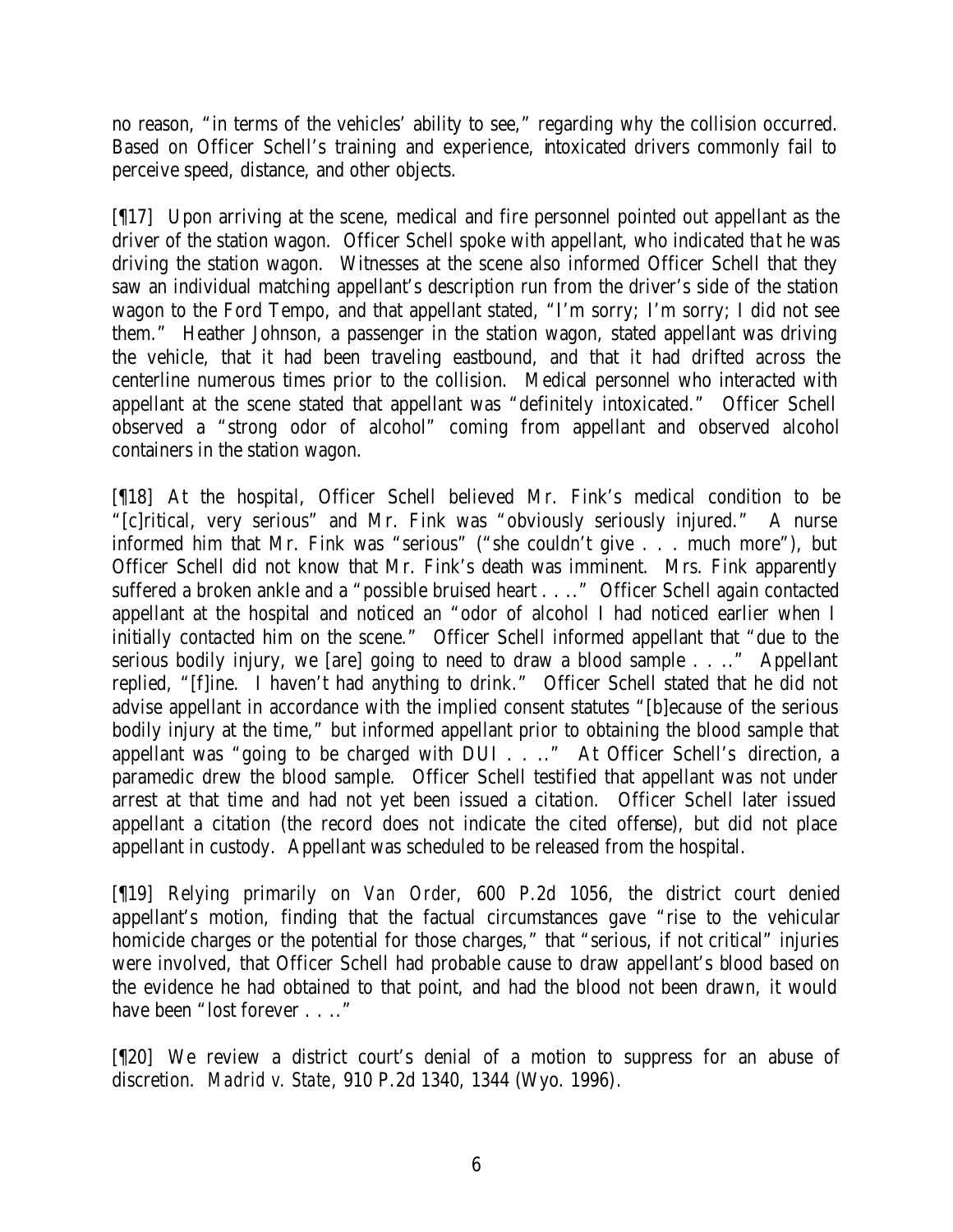"Findings on factual issues made by the district court considering a motion to suppress are not disturbed on appeal unless they are clearly erroneous. *Hyde v. State*, 769 P.2d 376, 378 (Wyo.1989); *Roose v. State*, 759 P.2d 478, 487 (Wyo.1988). \* \* \* Since the district court conducts the hearing on the motion to suppress and has the opportunity to: assess the credibility of the witnesses; the weight given the evidence; and make the necessary inferences, deductions and conclusions, evidence is viewed in the light most favorable to the district court's determination. *United States v. Werking*, 915 F.2d 1404, 1406 (10<sup>th</sup> Cir.1990)."

*Madrid*, 910 P.2d at 1344 (*quoting Wilson v. State*, 874 P.2d 215, 218 (Wyo. 1994)). Appellant does not advance an independent state constitutional analysis on this issue.

[¶21] Wyo. Stat. Ann. § 31-6-102 provides, in pertinent part:

(a) If arrested for an offense as defined by W.S. 31- 5-233:

> (i) Any person who drives or is in actual physical control of a motor vehicle upon a public street or highway in this state is deemed to have given consent, subject to the provisions of this act, to a chemical test or tests of his blood, breath or urine for the purpose of determining the alcohol concentration or controlled substance content of his blood. The test or tests shall be:

> > (A) Incidental to a lawful arrest;

(B) Given as promptly as possible after the arrest;

(C) Administered at the direction of a peace officer who has probable cause to believe the person was driving or in actual physical control of a motor vehicle upon a public street or highway in this state in violation of W.S. 31-5- 233(b) or any other law prohibiting driving under the influence as defined by W.S. 31-5-  $233(a)(v)$ . The peace officer who requires a test pursuant to this section may direct that the test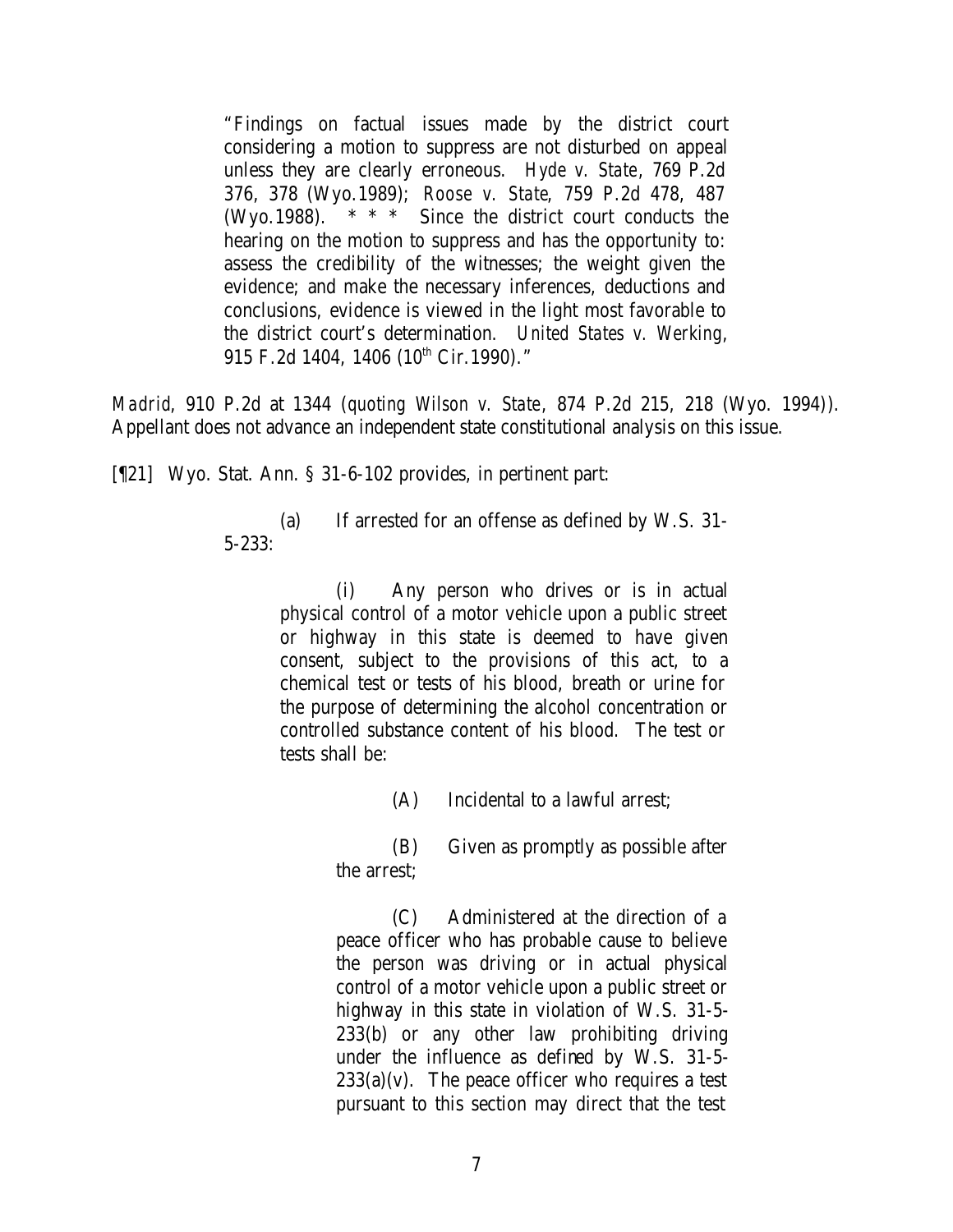shall be of blood, breath or urine. However, if the officer directs that the test be of the person's blood or urine, the person may choose whether the test shall be of blood or urine. The person has this option unless the peace officer has probable cause to believe there is impairment by a controlled substance which is not subject to testing by a blood or breath test in which case a urine test may be required.

(ii) For tests required under this act, the arrested person shall be advised that:

> (A) His failure to submit to all required chemical tests requested by the peace officer shall result in the suspension of his Wyoming driver's license or his privilege to operate a motor vehicle for a period of six (6) months for a first offense or eighteen (18) months for a second or subsequent offense as provided by W.S. 31-6-107;

> (B) If a test is taken and the results indicate the person is under the influence of alcohol or a controlled substance, he may be subject to criminal penalties and his Wyoming driver's license or his privilege to operate a motor vehicle shall be suspended for ninety (90) days;

> (C) After submitting to all required chemical tests requested by the peace officer at a place and in a manner prescribed by and at the expense of the agency employing the peace officer, the arrested person may go to the nearest hospital or clinic and secure any additional tests at his own expense;

> (D) If he refuses to take all required tests, he shall not be eligible for limited driving privileges.

\* \* \*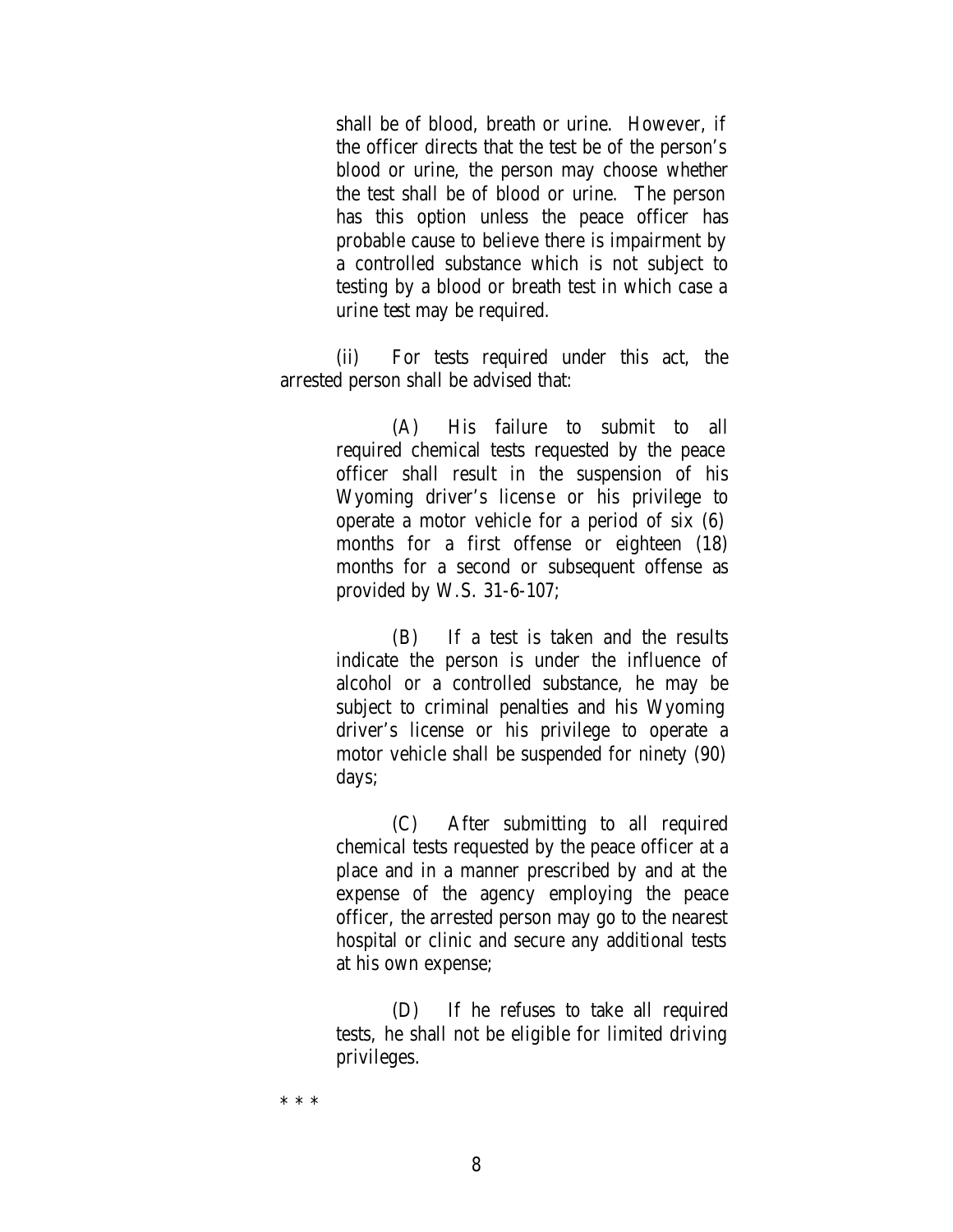(c) Any person dead, unconscious or otherwise in a condition rendering him incapable of refusal to submit to the tests is deemed to have given his consent provided by subsection (a) of this section and the tests may be administered subject to the provisions of this act.

(d) If a person under arrest refuses upon the request of a peace officer to submit to a chemical test designated by the agency employing the peace officer as provided in subsection (a) of this section, none shall be given except in cases where serious bodily injury or death has resulted. The peace officer shall submit his signed statement to the department. The statement submitted by the officer shall contain:

> (i) His probable cause to believe the arrested person was driving or in actual physical control of a motor vehicle:

> > (A) On a public street or highway in this state;

> > (B) In violation of W.S. 31-5-233(b) or any other law prohibiting driving under the influence as defined by W.S.  $31-5-233(a)(v)$ ; and

(ii) That the person refused to submit to a test upon the request of the peace officer.

[¶22] The implied consent statute details the exclusive procedures to be followed where an individual is arrested and the officer has probable cause to suspect driving while under the influence, but the statute is exclusive "only insofar as that offense [is] concerned." *Van Order*, 600 P.2d at 1058 (*citing State v. Chastain*, 594 P.2d 458, 461 (Wyo. 1979), *overruled on other grounds by Olson v. State*, 698 P.2d 107 (Wyo. 1985)). In *Chastain*, 594 P.2d at 461, 463, this Court upheld the exclusion of a blood sample from Chastain's "trial for DWUI" where (1) the State conceded that the defendant "was *not* under arrest and, therefore, the blood-alcohol test would not be admissible for that reason alone;" (2) the officer did not "come close" to fulfilling the implied consent statute's requirements prior to obtaining the blood sample; and (3) the blood sample was obtained "solely in the context of DWUI" and "no other charges were contemplated against the defendant (e.g., no mention of careless driving, no facts to support a greater charge than DWUI, such as vehicular homicide)." (Emphasis in original.) In *Van Order*, this Court upheld the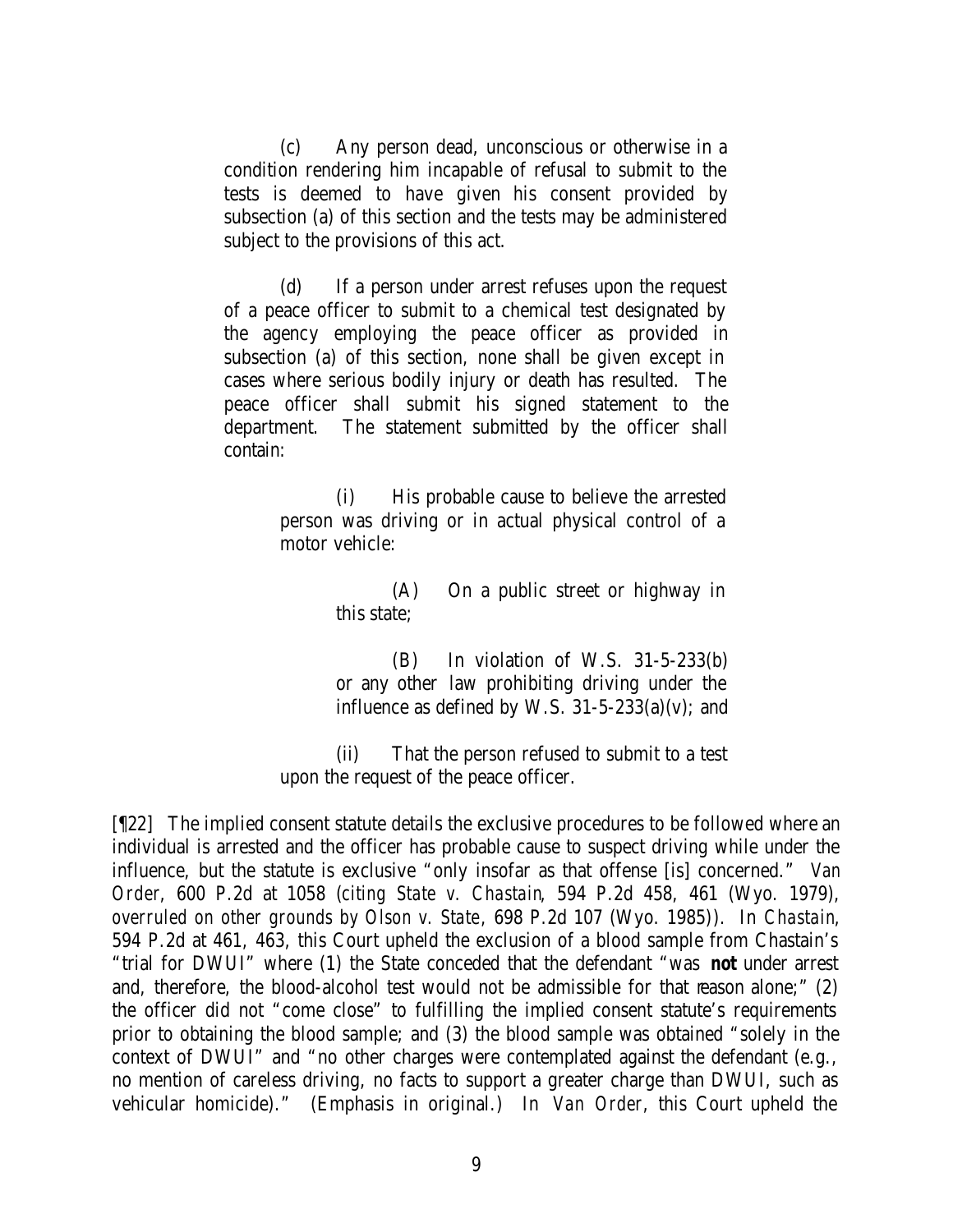admissibility of a blood sample in Van Order's "trial for negligent homicide," for if "'the factual situation gave rise to a charge of vehicular homicide *or the potential* for such a charge, [the implied consent] statute would have no applicability. A blood test may be taken incident to an arrest for such a crime and may be admissible without regard to the Implied Consent Law.'" *Van Order*, 600 P.2d at 1058 (*quoting Chastain*, 594 P.2d at 461 n.4) (emphasis in original).

[¶23] The implied consent statute does not apply to the circumstances of appellant's case because when appellant's blood was drawn, the facts "gave rise" to charges, or the potential for charges, other than those defined by Wyo. Stat. Ann. § 31-5-233 (LexisNexis 2001). The evidence Officer Schell obtained regarding appellant's driving prior to the collision, the manner in which the collision occurred, the extent of the Finks' injuries, and the evidence associated with appellant's intoxication certainly implicated an aggravated assault and battery<sup>3</sup> charge and, considering the extent of Mr. Fink's injuries, the potential for an aggravated vehicular homicide charge. *See Nowack v. State*, 774 P.2d 561, 563-66 (Wyo. 1989) and *Van Order*, 600 P.2d at 1058-59.

[¶24] Accordingly, we conclude that the blood test was admissible in appellant's trial for aggravated vehicular homicide. It is not necessarily "important that we decide whether or not [a] defendant was arrested in a formal sense" to evaluate its admissibility in this context because a warrantless body search may be conducted even "'in spite of the fact that the person searched is not formally under arrest'" when (1) sufficient probable cause exists to support a formal arrest; (2) the character of the search is highly unintrusive; and (3) the evidence sought will be forever lost absent the search. *Van Order*, 600 P.2d at 1058-59 (*citing Cupp*, 412 U.S. 291 and *quoting State v. Oevering*, 268 N.W.2d 68, 73 (Minn. 1978)).

 3 Wyo. Stat. Ann. § 6-2-502(a) (LexisNexis 2001) provides that a person is guilty of aggravated assault and battery if he:

<sup>(</sup>i) Causes serious bodily injury to another intentionally, knowingly or recklessly under circumstances manifesting extreme indifference to the value of human life;

<sup>(</sup>ii) Attempts to cause, or intentionally or knowingly causes bodily injury to another with a deadly weapon;

<sup>(</sup>iii) Threatens to use a drawn deadly weapon on another unless reasonably necessary in defense of his person, property or abode or to prevent serious bodily injury to another; or

<sup>(</sup>iv) Intentionally, knowingly or recklessly causes bodily injury to a woman whom he knows is pregnant.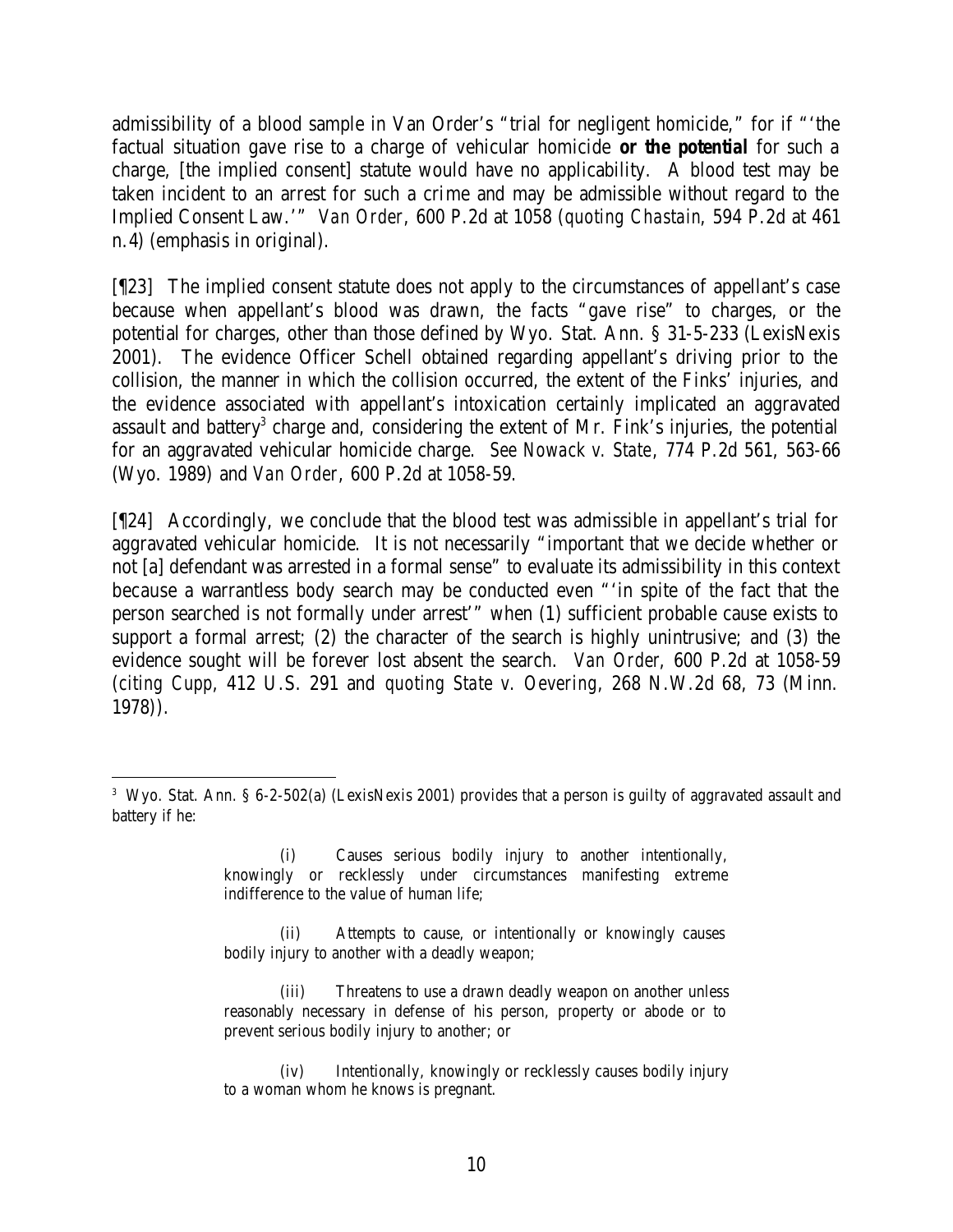[¶25] Aside from briefly describing the *Cupp* decision and merely stating that the circumstances of appellant's case do not meet these criteria, appellant does not otherwise present cogent argument or cite to pertinent authority on the decision's application to this case. Nevertheless, the referenced facts established sufficient probable cause for a formal arrest (i.e., aggravated assault and battery). Further, "[b]lood testing is of a routine and unobtrusive character" and appellant does not argue that the procedures used to procure the blood sample were unreasonable or improper. *Van Order*, 600 P.2d at 1059.<sup>4</sup> Finally, the evidence of appellant's blood alcohol concentration would have been "forever lost" absent the search, as the "presence of alcohol in the blood is evanescent and disappears readily with the passage of time." *Buckles v. State*, 830 P.2d 702, 710 (Wyo. 1992); *Van Order*, 600 P.2d at 1059. We remain mindful that these standards must be stringently enforced to avoid serious Fourth Amendment abuses in the form of warrantless pre-arrest investigatory searches. *Van Order*, 600 P.2d at 1059.

# **FAILURE TO APPOINT SUBSTITUTE COUNSEL**

[¶26] Appellant asserts that the district court's failure to appoint him substitute counsel violated his rights under the Sixth Amendment to the United States Constitution. Appellant contends that he demonstrated "good cause" justifying the appointment of new counsel at various stages of the proceedings in that his defense counsel was inexperienced, there was a lack of communication between appellant and counsel, counsel failed adequately to examine witnesses at trial, and the district court made "no inquiry whatsoever" into appellant's "specific concerns" prior to trial.

[¶27] We review the refusal to appoint substitute counsel for an abuse of discretion:

"While a trial court has the power in its discretion to appoint substitute counsel, its refusal to do so is not error unless an abuse of discretion is shown. A factual showing of good cause for the appointment of substitute counsel is essential to the demonstration of an abuse of discretion, and good cause is to be found in incompetence, commitment to a position or an interest which would conflict with the furnishing of an effective defense to the accused, or other good reason to conclude that appointed counsel is unable to furnish effective assistance."

*Bell v. State*, 994 P.2d 947, 951 (Wyo. 2000) (*quoting Irvin v. State*, 584 P.2d 1068, 1071 (Wyo. 1978)). The Sixth Amendment does not guarantee a meaningful relationship with

 4 We have "extended" that principle in finding that collecting DNA samples from blood, saliva, or hair, through routine, unobtrusive procedures "is minimally intrusive." *Doles v. State*, 994 P.2d 315, 319 (Wyo. 1999).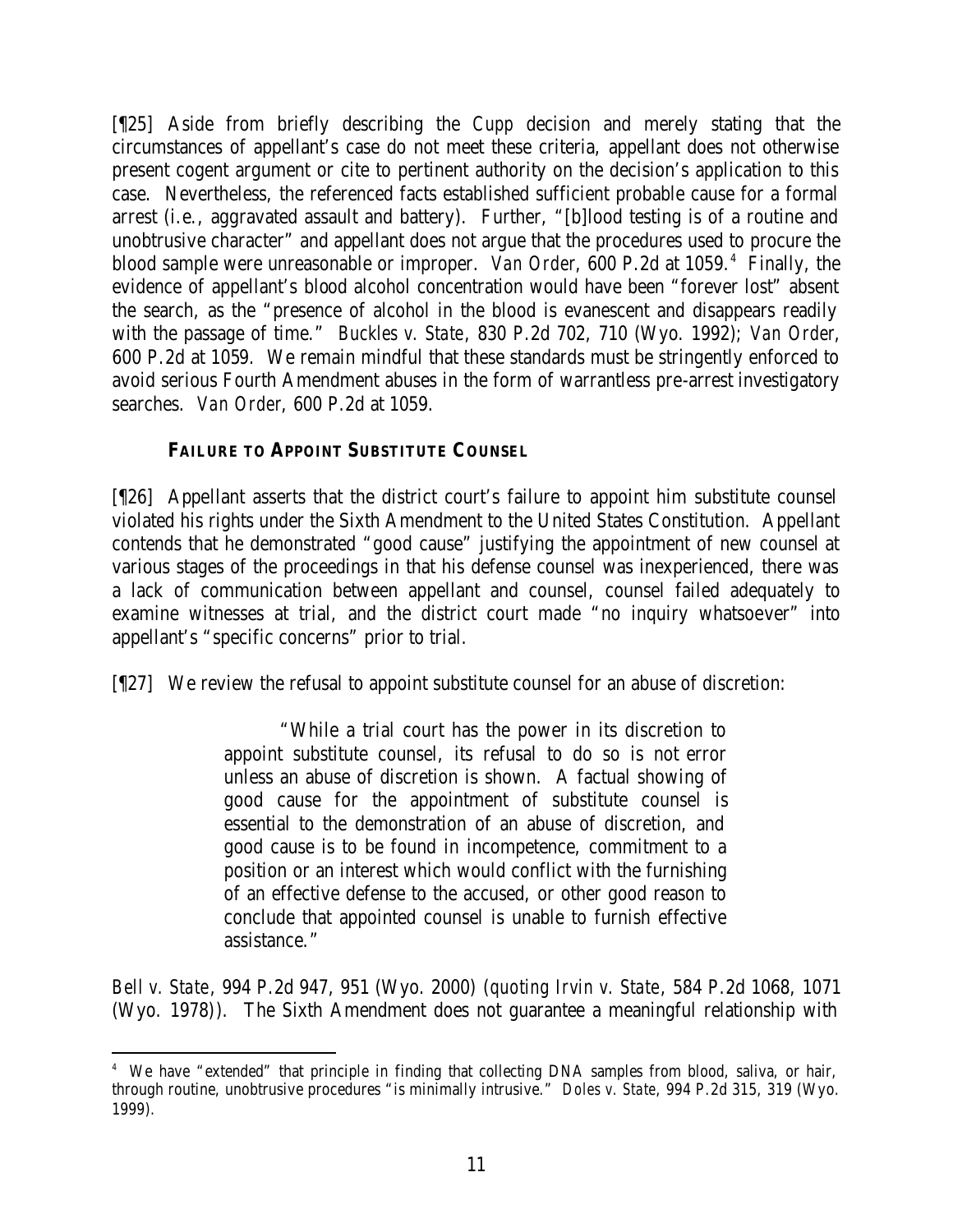appointed counsel; the purpose of providing assistance of counsel is to ensure that criminal defendants receive a fair trial. *Bell*, 994 P.2d at 951. A defendant has no right to the appointed counsel of his choice nor to counsel who would blindly follow his instructions. *Vargas v. State*, 963 P.2d 984, 990 (Wyo. 1998). In evaluating Sixth Amendment claims, "'the appropriate inquiry focuses on the adversarial process, not on the accused's relationship with his lawyer as such.'" *Bell*, 994 P.2d at 951-52 (*quoting Wheat v. United States*, 486 U.S. 153, 159, 108 S.Ct. 1692, 100 L.Ed.2d 140 (1988)). A court's own evaluation of counsel and the effect of any substitution upon the scheduled proceedings are proper considerations in addition to the reasons given for a defendant's dissatisfaction. *State v. Stenson*, 132 Wash.2d 668, 940 P.2d 1239, 1272 (1997), *cert. denied*, 523 U.S. 1008 (1998).

[¶28] Appellant filed a motion on June 22, 1999, to dismiss his attorney and have a new attorney appointed to represent him. In the motion, appellant alleged that his appointed counsel stated he "really isn't [too] familiar with this type of case," which undermined appellant's "faith and belief . . . in his attorney's ability to research, build and present a proper and well planned defense."

[¶29] Appellant was arraigned on June 29, 1999. Contrary to appellant's argument, the district court did address this particular motion prior to trial. At the arraignment, the district court asked if appellant would like to be heard on the motion, to which appellant replied that he would. In addition to the allegations contained in the motion, appellant claimed that his appointed counsel stated that appellant was "going to the penitentiary," and when appellant asked questions pertaining to the case, counsel replied that he "doesn't know. He's never done this before." Appellant argued that *Hughes v. State* "from 1968" supported his contention that he had the right to an attorney "experienced in my situation."<sup>5</sup> The district court noted that appellant's counsel possessed

> some considerable experience with cases before this Court and some cases I might even say would be on charges more complex and more difficult from a defense standpoint than vehicular homicide.

> There have been very few vehicular homicide cases before this Court. And so to try to even go out and find attorneys that have actually defended or gone to trial on that charge would almost be an impossibility.

The district court denied appellant's motion, noting that appellant was free to "hire and retain counsel he may feel best meets his needs in connection with this case."

 <sup>5</sup> We were unable to locate this particular case based on the information provided.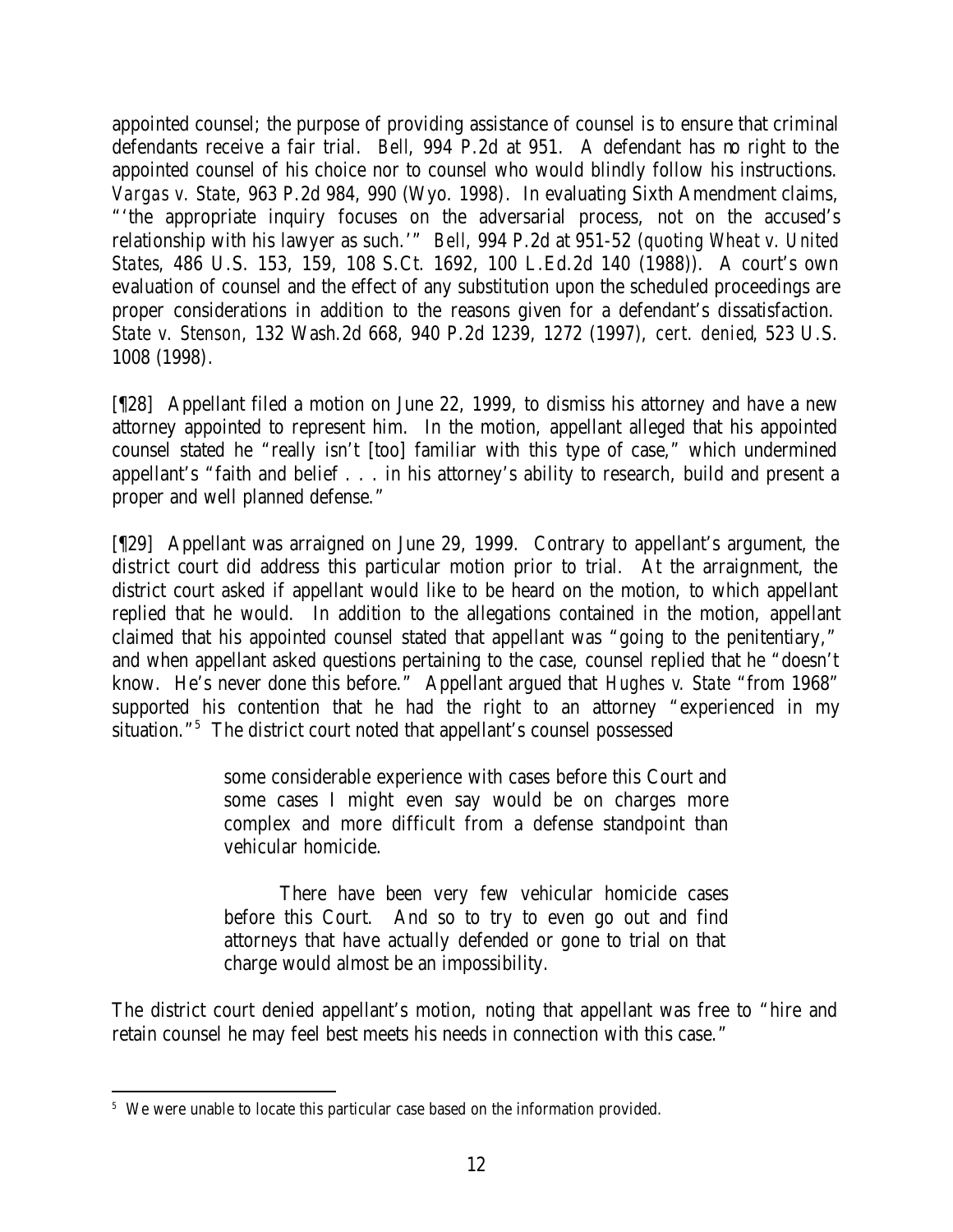[¶30] Assuming the truth of these allegations, appellant did not demonstrate good cause to justify the appointment of substitute counsel. First, appellant had no right to the appointed attorney of his choice or desired experience, and the district court noted its assessment of counsel's experience in defending cases before it. Second, an attorney has a duty to give the accused an "'honest appraisal of his case.'" *McKee v. Harris*, 649 F.2d 927, 932 (2nd Cir. 1981), *cert. denied*, 456 U.S. 917 (1982) (*quoting Brown v. United States*, 264 F.2d 363, 369 (D.C. Cir.), *cert. denied*, 360 U.S. 911 (1959)). That "a criminal defendant views this sort of frank advice as prejudgment of guilt does not thereby convert good representation into good cause." *McKee*, 649 F.2d at 932. Third, a general loss of confidence or trust alone is insufficient to warrant substituting new counsel. *Stenson*, 940 P.2d at 1272.

[¶31] Appellant filed another motion dated August 16, 1999, expressing a desire to explain his "considerable concern regarding the total lack of communication and personal conflict between defendant and appointed counsel which has undermined the faith and belief by defendant in his attorney's desire and ability to research, build and present a proper and well planned defense." He requested that new counsel be appointed to represent him. An identical motion dated October 11, 1999, was filed on November 15, 1999. It does not appear that the district court acted expressly on either motion or conducted a formal inquiry into these particular contentions. The State does not cite to any such inquiry in the record.

[¶32] A district court has a duty to make some formal inquiry into, or engage the defendant in a colloquy regarding, the defendant's reasons for dissatisfaction with his appointed counsel when substitution of counsel is requested. *United States v. Anderson*, 189 F.3d 1201, 1210 (10th Cir. 1999) (*quoting Johnson v. Gibson*, 169 F.3d 1239, 1254 (10th Cir.), *cert. denied*, 528 U.S. 972 (1999)); *United States v. Graham*, 91 F.3d 213, 221 (D.C. Cir. 1996), *cert. denied*, 519 U.S. 1136 (1997). Such an inquiry not only helps the defendant (especially when the request is pro se) "adequately to express the reason for his dissatisfaction with counsel, thereby promoting confidence in the integrity of the process and in the jury's verdict," but also "creates an opportunity for the court to ease the defendant's concern if it is ill-founded . . .." *Graham*, 91 F.3d at 221. However, even if appellant demonstrates that the district court did not properly address his motions to substitute counsel, he must demonstrate that the error was prejudicial to his case (i.e., that he was not afforded effective representation as guaranteed by the Sixth Amendment). *Graham*, 91 F.3d at 221. This Court having found that appellant's defense counsel was not ineffective, appellant has not met his burden on this issue.

[¶33] Lastly, the following occurred in the jury's presence after Tina Evans testified the first day of trial:

> [APPELLANT]: Excuse me, Your Honor. Before we continue, may I make a brief statement?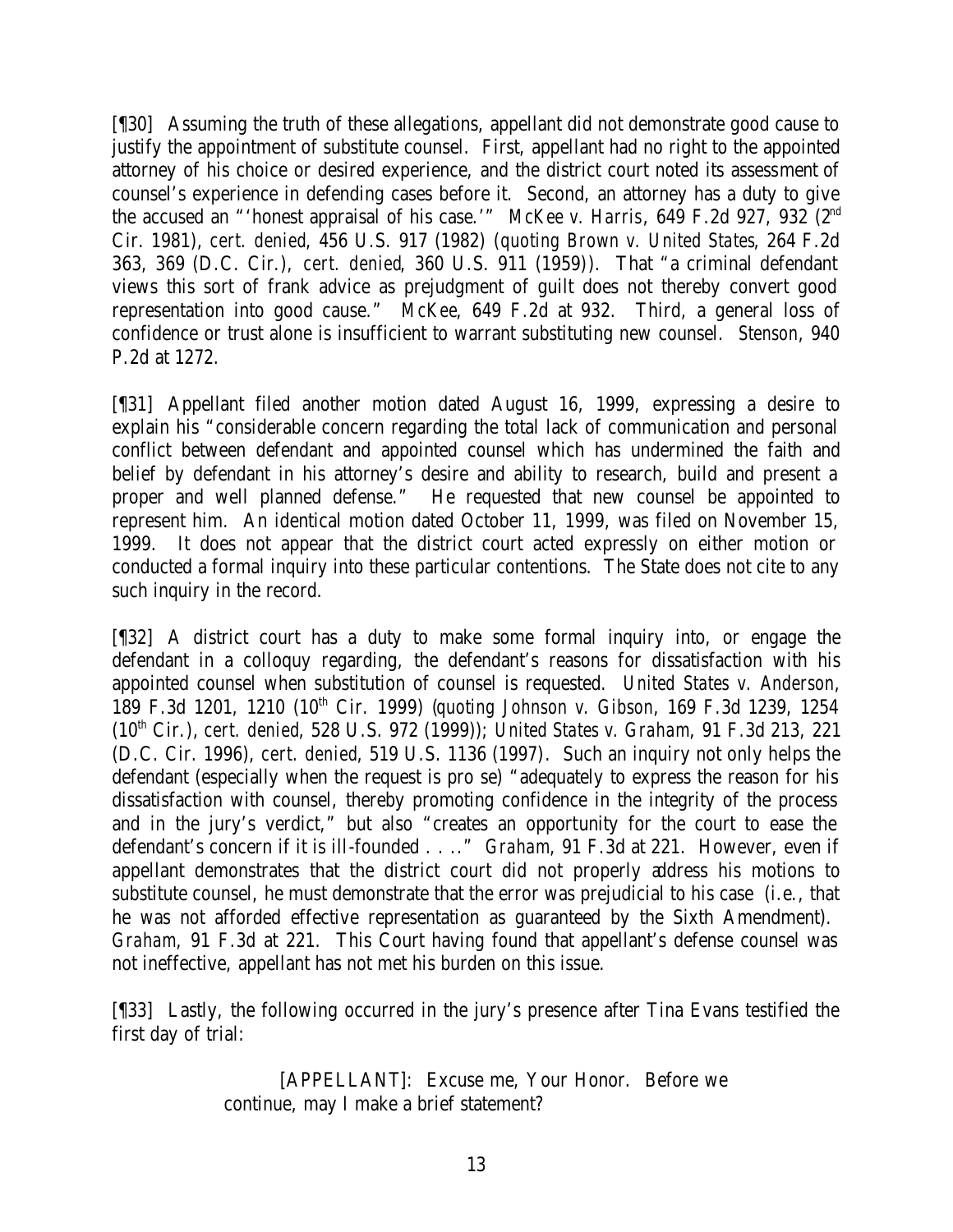THE COURT: I don't think you should. Have you conferred with [defense counsel]?

\* \* \*

[DEFENSE COUNSEL]: This is new to me.

[PROSECUTOR]: Your Honor, this is probably something that shouldn't be before the jury.

[APPELLANT]: I just want to make a statement for the record, Your Honor. I don't believe that I'm getting adequate assistance of counsel. [Defense counsel] is refusing to bring forth discrepancies and statements made seven months ago and statements made –

THE COURT: Let's do it this way, sir. We're going to go ahead with the evidence. I note throughout the trial you have been conferring with [defense counsel]. And I would urge you to continue to do so.

At the conclusion of the witnesses here today – I'm not going to delay this trial right now. I'll give you a chance to be heard on the record. Okay?

[APPELLANT]: Thank you, Your Honor.

Later that day, the district court allowed appellant to be heard outside the jury's presence. Appellant was primarily concerned that his defense counsel did not inquire as to why unspecified prior written witness statements (presumably referring to Linda Evans and/or Tina Evans) were "drastically different" than the witnesses' testimony and reiterated his general belief that he was not "adequately represented . . .." Appellant stated that he

> put in five separate motions for alternate assistance of counsel. And I've been denied. I've got two motions that I wasn't even heard on. So it's not like this is something that just came up while I'm sitting here in today's proceedings. This is something that has been a question in my mind since day one. I honestly don't believe I'm adequately represented on this.

The district court observed that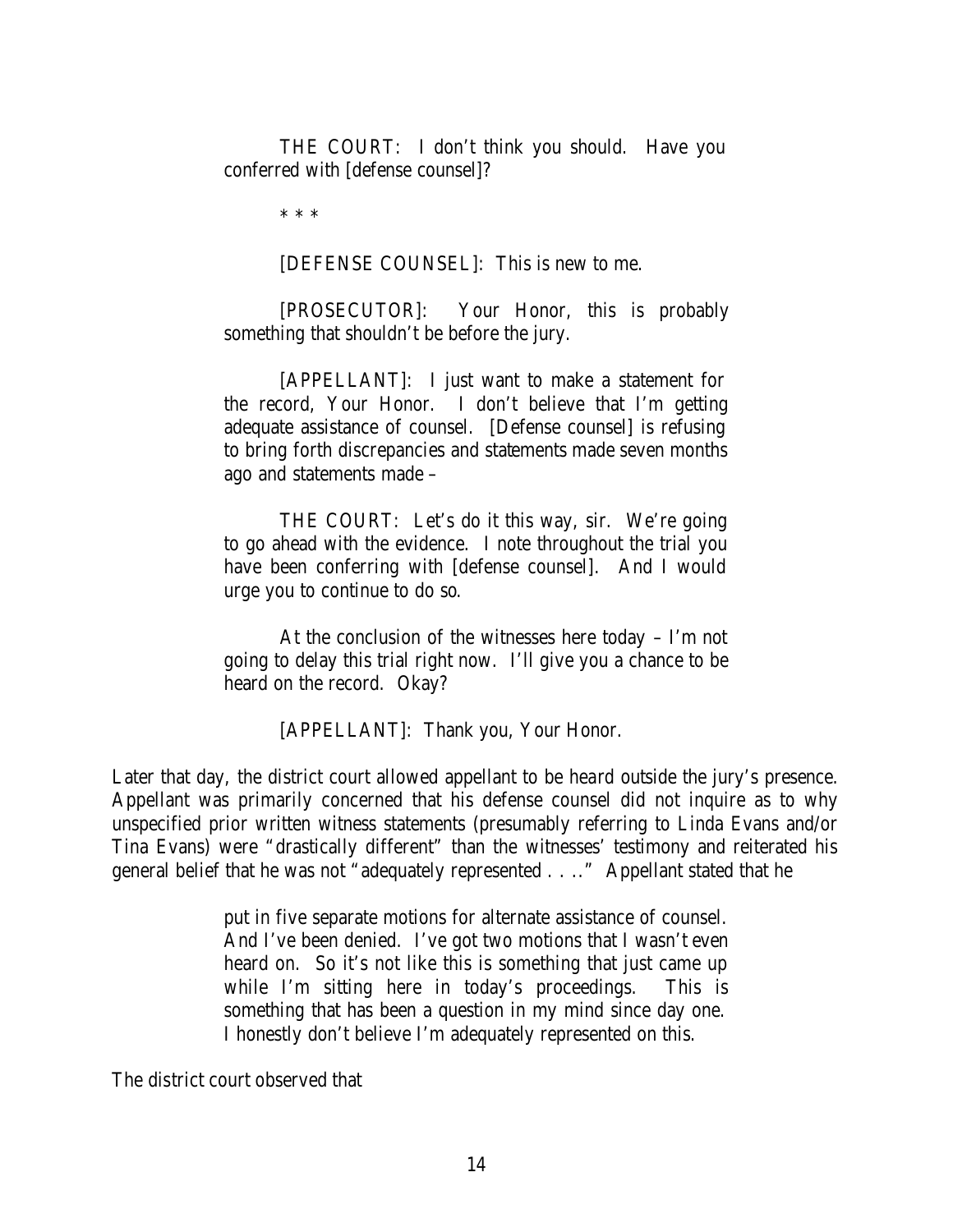[o]ne of the things I note in trial proceedings, especially, is there are rules of evidence that govern what you can ask. And so very often lay people will have ideas about things they think should be asked or inquired about, but they might not come within the rules of evidence.

And until you have gone through not just law school but also the experience of having been in court a lot, it's hard to understand how those rules work. Also, I know there's a lot to trial tactics. And [defense counsel] has appeared in several jury trials before this Court. And very often you do not want to ask certain types of questions because they can backfire on you or not be the questions that will fit with your theory of the case. So I make those observations to you.

In the course of this trial, I've observed [defense counsel's] questioning, his voir dire, his objecting. And it seems to me he has been diligently representing you . . ..

\* \* \*

. . . I've already noted . . . that throughout this case and its proceedings, I have not seen anything that would constitute inadequate representation of the defendant in this case.

We've gone through motion proceedings; we've gone through pretrial matters; we've gone through trial proceedings here today. And I don't see anything that would constitute inadequate representation.

\* \* \*

. . . I don't know what the defendant would want me to do after the trial has begun here. I don't think there's any actions the Court can take, especially absent some type of showing of inability to communicate with counsel, mistakes being made, that would drastically affect the defense's right in this case.

The district court encouraged defense counsel to continue communicating with appellant about the anticipated witnesses and appellant's desired areas of inquiry.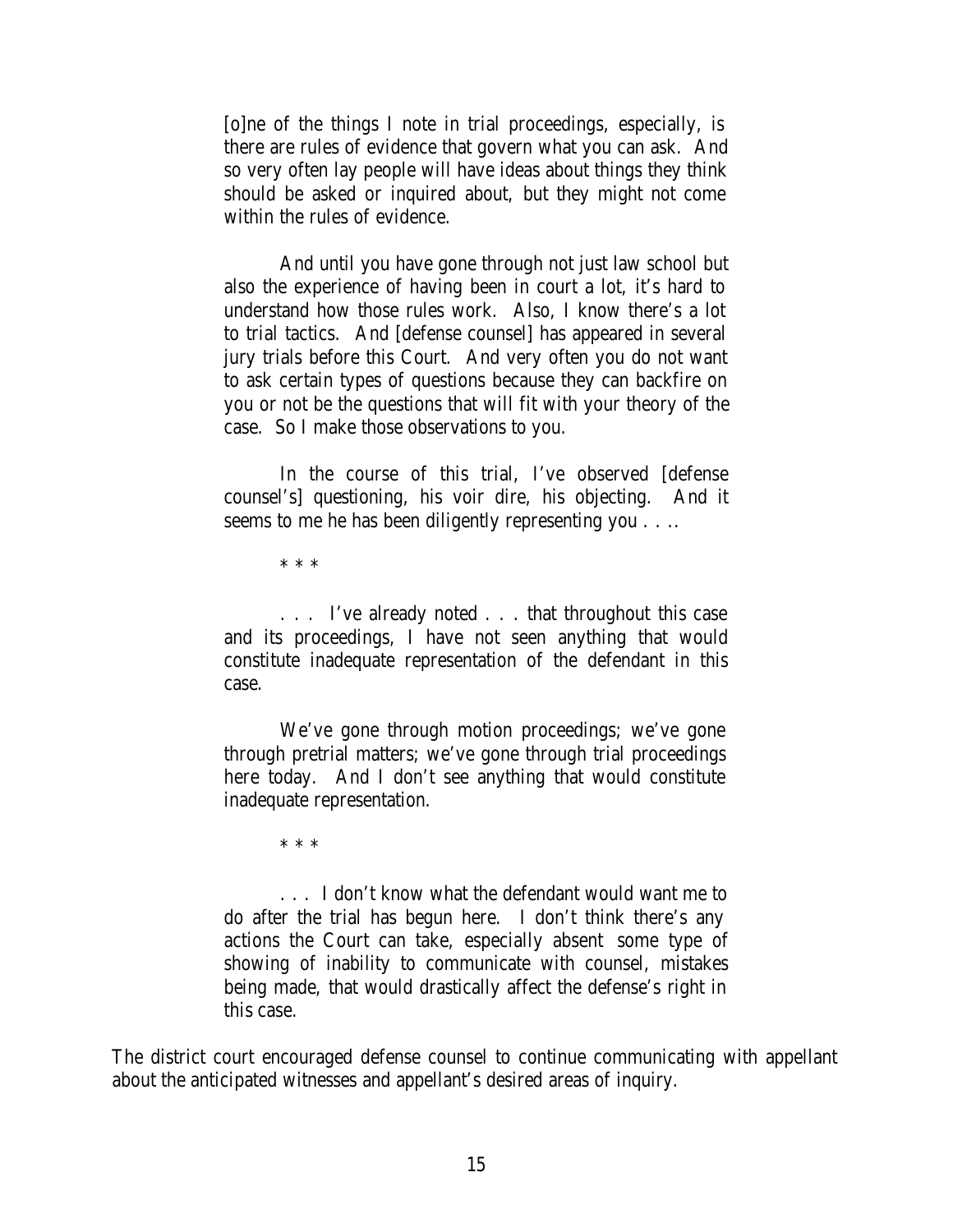[¶34] Considering the stage in the proceedings, the district court's assessment of appellant's defense counsel, and that counsel appeared to have conferred with appellant to this point during the trial, appellant did not demonstrate good cause to justify the appointment of substitute counsel. Defense counsel did cross-examine Tina Evans regarding why she did not include information that she testified to in a prior written statement, and we note that whether and how to conduct cross-examination generally is a strategic and tactical decision to be made by counsel after consultation with the client, where feasible and appropriate. *Grainey v. State*, 997 P.2d 1035, 1040-41 (Wyo. 2000) (*quoting* ABA Standards for Criminal Justice, *Prosecution Function and Defense Function*  $(3<sup>rd</sup> ed. 1993))$ .<sup>6</sup>

### **INEFFECTIVE ASSISTANCE OF COUNSEL**

[¶35] Appellant alleges that his defense counsel was deficient in several respects which denied him effective assistance of counsel in violation of the Sixth Amendment to the United States Constitution and Wyo. Const. art. 1, § 10. Our standard for reviewing such claims is as follows:

> "When reviewing a claim of ineffective assistance of counsel, the paramount determination is whether, in light of all the circumstances, trial counsel's acts or omissions were outside the wide range of professionally competent assistance. *Herdt v. State*, 891 P.2d 793, 796 (Wyo.1995); *Starr v. State*, 888 P.2d 1262, 1266-67 (Wyo.1995); *Arner v. State*, 872 P.2d 100, 104 (Wyo.1994); *Frias v. State*, 722 P.2d 135, 145 (Wyo.1986). The reviewing court should indulge a strong presumption that counsel rendered adequate assistance and made all significant decisions in the exercise of reasonable professional judgment. *Herdt*, at 796; *Starr*, at 1266; *Arner*, at 104; *Strickland v. Washington*, 466 U.S. 668, 689, 104 S.Ct. 2052, 2065, 80 L.Ed.2d 674 (1984).

> Under the two-prong standard articulated in *Strickland* and *Frias*, an appellant claiming ineffective assistance of counsel must demonstrate on the record that counsel's performance was deficient and that prejudice resulted.

<sup>6</sup> Appellant refers to the hearing on his suppression motion for additional support. At the hearing, appellant requested that a particular legal argument be made on his behalf. After conferring with appellant, defense counsel placed appellant's argument on the record and attributed it to him. Later in the hearing, the district court allowed appellant to verbally supplement his counsel's legal argument in support of the suppression motion and reiterated its decision on the issue considering the additional argument. These circumstances do not necessarily implicate a request for substitute counsel, but do evidence the district court's approach in allowing appellant to be heard upon request.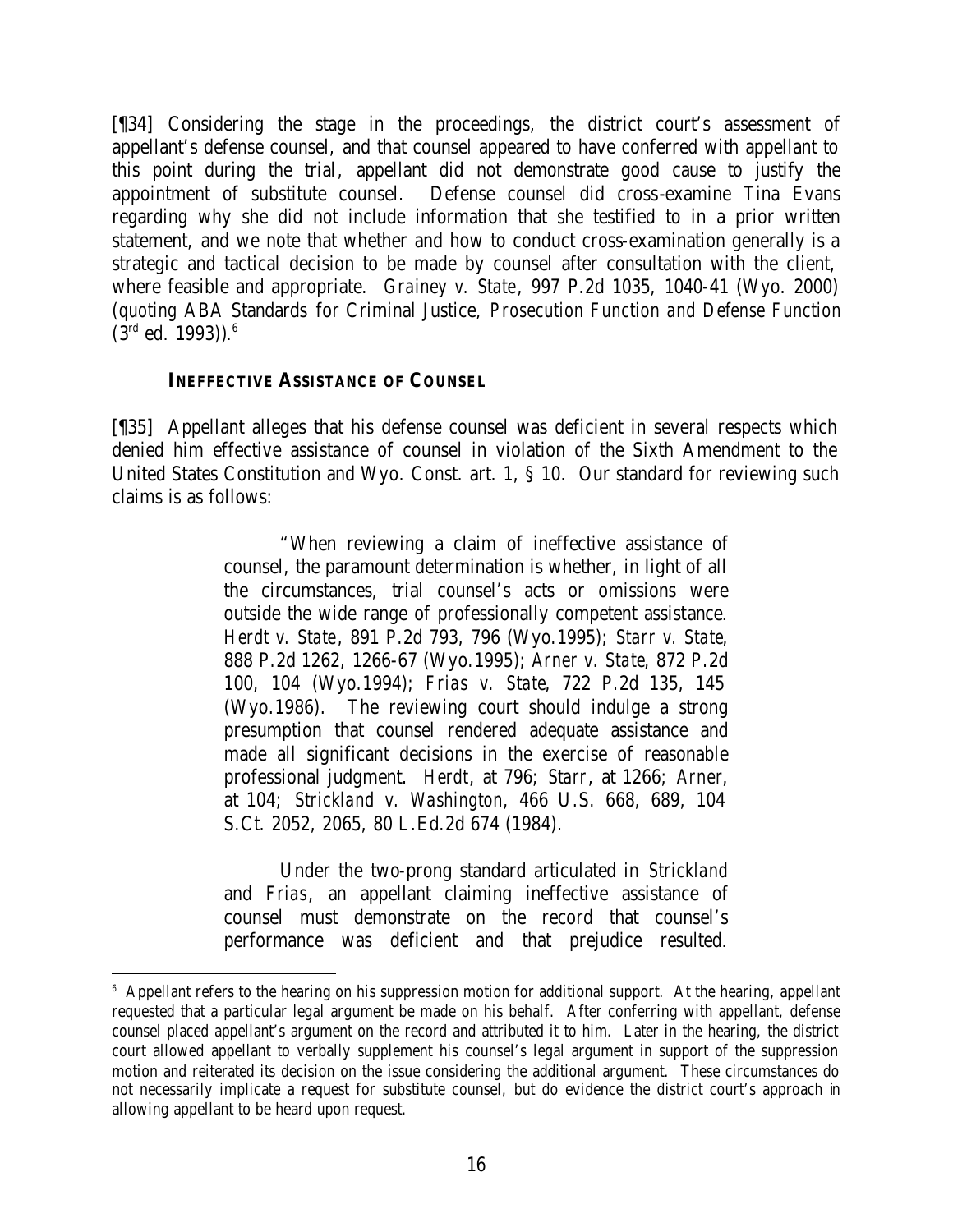*Strickland*, 466 U.S. at 687, 104 S.Ct. at 2064; *Starr*, at 1266; *King v. State*, 810 P.2d 119, 125 (Wyo.1991) (Cardine, J., dissenting); *Campbell v. State*, 728 P.2d 628, 629 (Wyo.1986); *Frias*, 722 P.2d at 145. In other words, to warrant reversal on a claim of ineffective assistance of counsel, an appellant must demonstrate that his counsel failed to 'render such assistance as would have been offered by a reasonably competent attorney' and that 'counsel's deficiency prejudiced the defense of [the] case.' *Lower v. State*, 786 P.2d 346, 349 (Wyo.1990). 'The benchmark for judging any claim of ineffectiveness must be whether counsel's conduct so undermined the proper functioning of the adversarial process that the trial cannot be relied on as having produced a just result.' *Strickland*, 466 U.S. at 686, 104 S.Ct. at 2064."

*Chapman v. State*, 2001 WY 25, ¶ 6, 18 P.3d 1164, 1168-69 (Wyo. 2001) (*quoting Grainey*, 997 P.2d at 1038-39).

> "We examine the conduct of defense counsel in light of all the circumstances in determining whether the identified acts or omissions fall outside the ambit of professionally competent assistance, bearing in mind the function of counsel is to make the adversarial testing process work in every case. We do not evaluate the efforts of counsel from a perspective of hindsight but, rather, we endeavor to reconstruct the circumstances surrounding counsel's challenged conduct and evaluate the professional efforts from the perspective of counsel at the time."

*Bloomquist v. State*, 914 P.2d 812, 820 (Wyo. 1996) (*quoting Dickeson v. State*, 843 P.2d 606, 609 (Wyo. 1992)). In evaluating the prejudice component, the test is whether there is a reasonable probability that counsel's errors affected the outcome of the trial, primarily concerning whether the result was unreliable or the proceeding fundamentally unfair. S*trickland v. Washington*, 466 U.S. 668, 687, 104 S.Ct. 2052, 80 L.Ed.2d 674 (1984). A "reasonable probability is a probability sufficient to undermine confidence in the outcome." *Id.* at 694. However, an "analysis focusing solely on mere outcome determination, without attention to whether the result of the proceeding was fundamentally unfair or unreliable, is defective." *Lockhart v. Fretwell*, 506 U.S. 364, 369, 113 S.Ct. 838, 122 L.Ed.2d 180 (1993), *cert. denied*, 525 U.S. 846 (1998); *Newsted v. Gibson*, 158 F.3d 1085, 1092 (10th Cir. 1998), *cert. denied*, 526 U.S. 1093 (1999).

[¶36] The burden of proving that counsel was ineffective rests on the appellant. *Sorensen v. State*, 6 P.3d 657, 660 (Wyo. 2000), *cert. denied*, 531 U.S. 1093 (2001). A failure to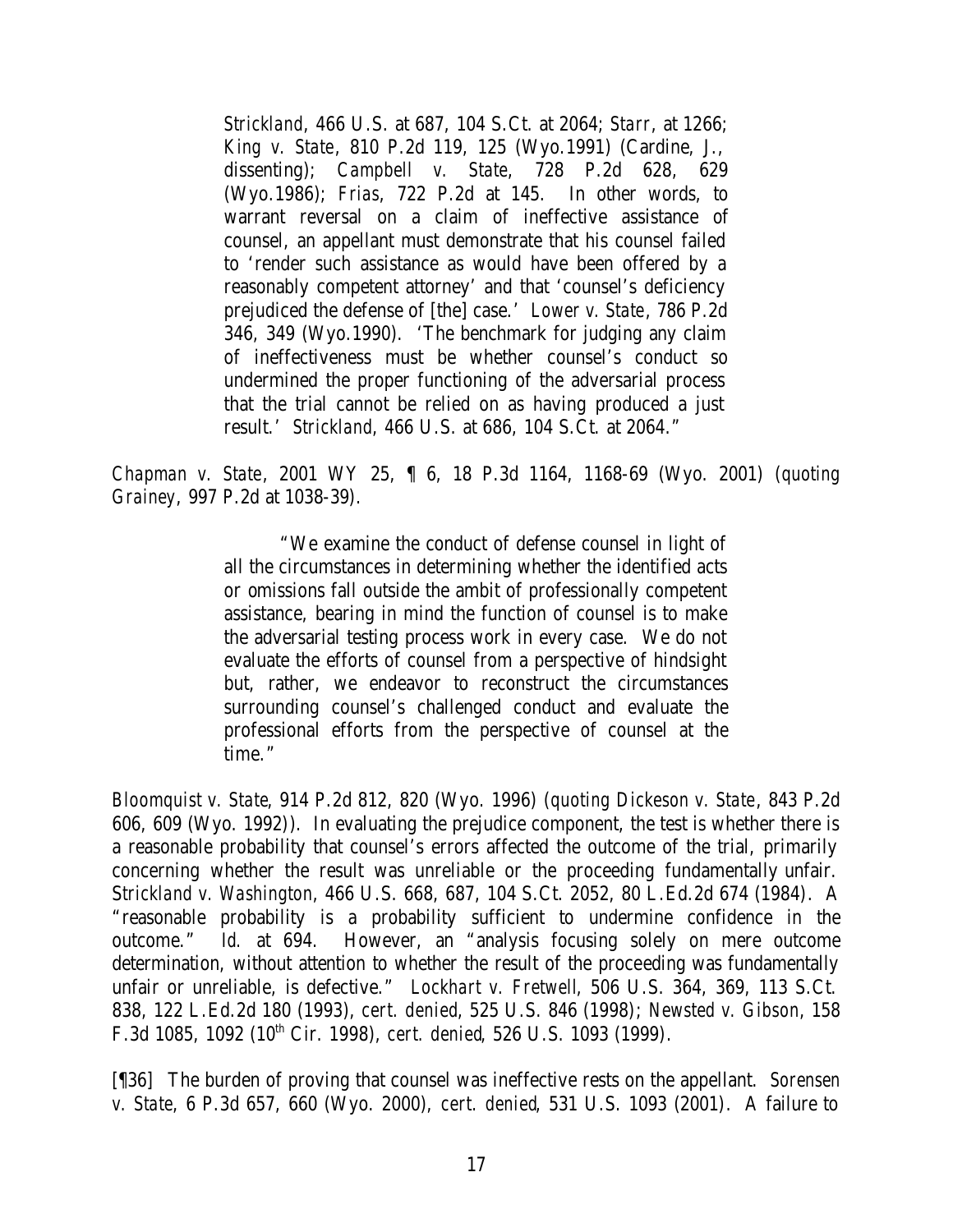"make the required showing of either deficient performance or sufficient prejudice defeats the ineffectiveness claim." *Strickland*, 466 U.S. at 700. Indeed, if "it is easier to dispose of an ineffectiveness claim on the ground of lack of sufficient prejudice, which we expect will often be so, that course should be followed." *Id.* at 697.

# **A. Discovery of Medical Records**

[¶37] Appellant contends that his defense counsel was ineffective because, despite recognizing the importance of Mary Fink's medical records in determining "the actual cause of her death," counsel did not subpoena the records after the district court denied a motion to compel their production because the records were not within the prosecution's "possession, custody, or control." According to appellant, there "can be no tactical reason for such an action (or inaction)" and in light of "what little was known about Mrs. Fink's condition," the records "could" have provided "the additional evidence Appellant needed." The State merely argues, without citation to pertinent authority, that the record does not indicate that these medical records "were helpful" to appellant's case.

[¶38] Appellant is quite unspecific as to the nature and extent of the medical records his defense counsel purportedly failed to subpoena. Our review of the record indicates that on September 10, 1999, appellant's defense counsel filed a demand for discovery requesting that the prosecution provide Mary Fink's "medical records, including records of any prescribed medications." Defense counsel elaborated at a subsequent hearing that hospital and/or doctor's records prior to, and immediately after, the collision with appellant might indicate whether Mary Fink had pre-existing conditions or was taking medication (coagulants/anticoagulants) that "would have made this type of incident more likely in her than in anybody else."

[¶39] It is appellant's burden to establish the requisite prejudice. Appellant does not articulate precisely how his defense counsel's failure to formally subpoena medical records significantly prejudiced his defense nor does appellant cite to pertinent authority in advancing this argument. We recognize that it "is neither possible nor appropriate to establish a rigid formula or a single, absolute criterion to measure whether this burden has been met." *United States ex rel. Cross v. DeRobertis*, 811 F.2d 1008, 1015 (7<sup>th</sup> Cir. 1987), *cert. denied*, 498 U.S. 842 (1990). Yet, appellant cannot expect to satisfy his burden absent *some* showing or allegation as to how the absence of this information rendered the jury's verdict fundamentally unfair or unreliable. *See generally Marberry v. State*, 686 S.W.2d 31, 32 (Mo.App. 1984) (*quoting Rice v. State*, 585 S.W.2d 488 (Mo. 1979)).

[¶40] Considering the purpose for which defense counsel sought the medical records, and in response to appellant's characterization that "little was known about Mrs. Fink's condition," the record does indicate that appellant's defense counsel possessed Mary Fink's autopsy report, which was introduced as an exhibit during the cross-examination of the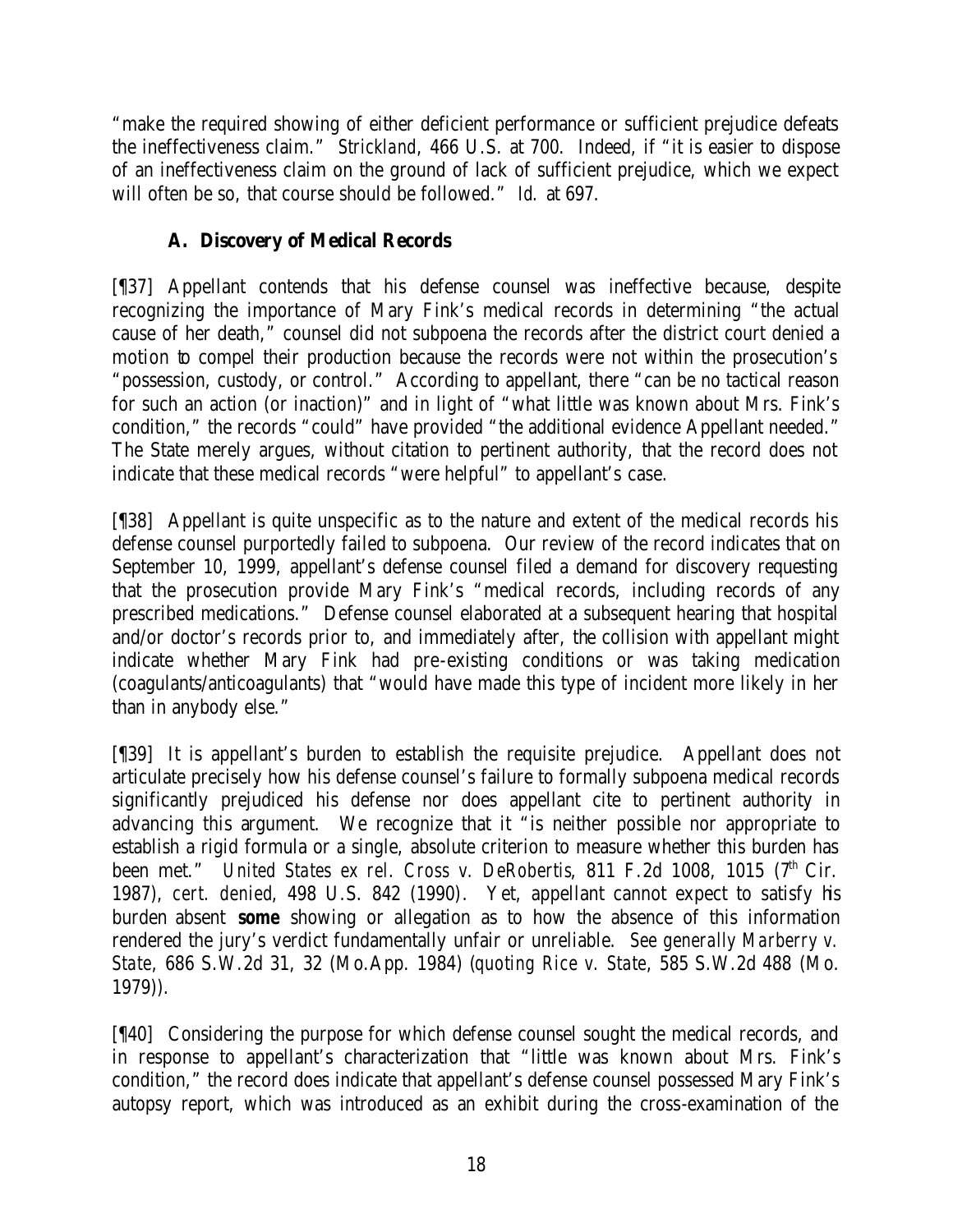county coroner, Dr. Thorpen. The substance of Dr. Thorpen's testimony will be set forth in detail later in this opinion. Dr. Thorpen relied on the autopsy report in establishing Mary Fink's cause of death, and appellant's defense counsel utilized the report extensively to cross-examine Dr. Thorpen, particularly regarding Mary Fink's pre-existing risk factors for developing blood clots and their impact on whether appellant caused her death. On cross-examination, Dr. Thorpen did acknowledge several "possibilities" consistent with the defense's approach to the causation issue, although in Dr. Thorpen's opinion, these possibilities were speculative and the ankle fracture merely enhanced the pre-existing risk factors.<sup>7</sup> Appellant has not demonstrated that his right "to require the prosecution's case to survive the crucible of meaningful adversarial testing" was impinged. *United States v. Cronic*, 466 U.S. 648, 656, 104 S.Ct. 2039, 80 L.Ed.2d 657 (1984).

# **B. The Finks' Failure to Wear Lap Belt Restraints**

[¶41] Officer Schell testified on cross-examination that the Finks had "their shoulder belts on and no lap belt restraints." The Finks' vehicle was apparently equipped with shoulder belts that "move as you open and close the door." Appellant contends that his defense counsel was ineffective because he did not "grasp the significance" of the Finks' failure to wear lap belt restraints as to whether appellant's conduct proximately caused the Finks' deaths, the failure to wear proper restraints having constituted an "intervening" cause. According to appellant, defense counsel therefore improperly conceded in opening statement that the "accident caused Mr. Fink's death," and did not sufficiently emphasize the lap belt restraint issue in opening statement, closing argument, or questioning the witnesses. The State merely argues, without citation to pertinent authority, that "there is nothing in the record that indicates the injuries would have been less severe had the seatbelts been used differently." Of course, this failure to develop the evidence, in part, provides the basis for appellant's ineffective assistance of counsel argument.

[¶42] The state must prove that a defendant's wrongful conduct (recklessness or driving while under the influence, depending upon which statutory subsection is used to charge the defendant) proximately caused the victims' deaths. To be the "proximate cause," the accident or injury must be the natural and probable consequence of the defendant's wrongful conduct; a "substantial factor" in bringing about the injuries or death. *Bloomquist*, 914 P.2d at 820 (*quoting Glazier v. State*, 843 P.2d 1200, 1204 (Wyo. 1992) and *McClellan v. Tottenhoff*, 666 P.2d 408, 414 (Wyo. 1983)). The contributory negligence of a victim is not a defense in a criminal prosecution, but a victim's actions may be considered whenever those actions have a bearing upon the defendant's alleged wrongful

<sup>7</sup> No expert witness testified on this issue during appellant's case in chief; however, in order to assert that trial counsel was therefore ineffective, one must demonstrate that an expert witness was available to testify consistently with the defense's theory and that such testimony was necessary. *Bloomquist*, 914 P.2d at 820.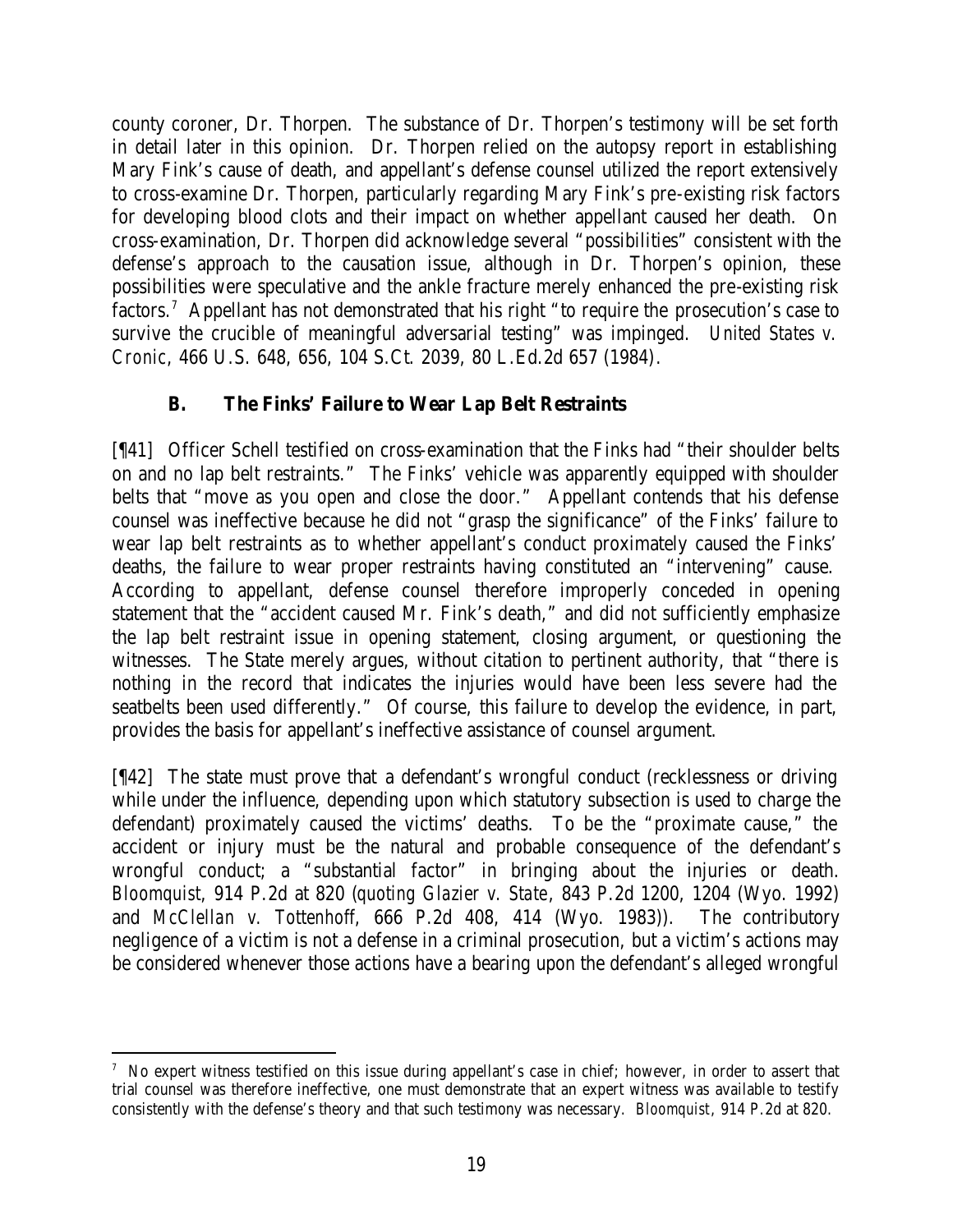conduct<sup>8</sup> or in determining whether the defendant's wrongful conduct was the proximate cause of a victim's death. *Candelaria v. State*, 895 P.2d 434, 438 (Wyo. 1995); *Buckles*, 830 P.2d at 707-08.

> "A defendant is usually relieved of liability by an unforeseeable intervening cause. However, an intervening cause does not relieve an earlier actor of liability if it was reasonably foreseeable. The causal connection is not broken where the original wrongdoer could reasonably have foreseen that injury to another would be a probable consequence of his [wrongful conduct]."

*Glazier*, 843 P.2d at 1205 (*quoting McClellan*, 666 P.2d at 414); *Bloomquist*, 914 P.2d at 820-21.

[¶43] In the context of this criminal aggravated vehicular homicide case involving evidence of appellant's intoxication, we find the following reasoning persuasive:

> One who drinks and drives should reasonably foresee that some among the potential victims of drunken driving will not wear seat belts and that such victims, among others, might be seriously injured in an alcohol-induced collision.

*State v. Freeland*, 176 Ariz. 544, 863 P.2d 263, 267 (1993). For this reason, a victim's failure to wear a seat belt does not supersede a criminal defendant's causal responsibility.<sup>9</sup> Other jurisdictions have similarly found that a victim's failure to wear a seat belt is not sufficient to supersede a criminal defendant's conduct in causing the victim's injuries or death. *See generally Panther v. State*, 780 P.2d 386, 394-95 (Alaska App. 1989); *State v. Stewart*, 60 Conn.App. 301, 759 A.2d 142, 147-49, *cert. granted on other grounds,* 255 Conn. 913, 763 A.2d 1039 (2000), *cert. denied*, 258 Conn. 909, 782 A.2d 1250 (2001); *State v. Hubka*, 480 N.W.2d 867, 870-71 (Iowa 1992); *State v. Myers*, 88 N.M. 16, 536 P.2d 280, 286 (1975); *State v. Dodge*, 152 Vt. 503, 567 A.2d 1143, 1144 (1989); *State v. Nester*, 175 W.Va. 539, 336 S.E.2d 187, 189 (1985); and *State v. Turk*, 154 Wis.2d 294, 453 N.W.2d 163, 164-65 (1990). To the extent a contrary inference might arise from our decision in *Candelaria*, 895 P.2d 434, <sup>10</sup> it is overruled.

<sup>8</sup> Appellant does not argue that the Finks' failure to wear lap belt restraints had a bearing on his wrongful conduct.

<sup>9</sup> It is conceivable that in certain circumstances, wearing a seat belt "might contribute to the death of a victim, but it hardly could be claimed that this circumstance would absolve the defendant [by] constituting an intervening cause." *State v. Dodge*, 152 Vt. 503, 567 A.2d 1143, 1144 (1989).

<sup>10</sup> The appellant in *Candelaria*, 895 P.2d at 437, had proposed a jury instruction to define the term "intervening cause," which the district court rejected. Candelaria argued that the jury should have been instructed that the "victims' negligence in failing to wear seat belts could be used as an intervening cause."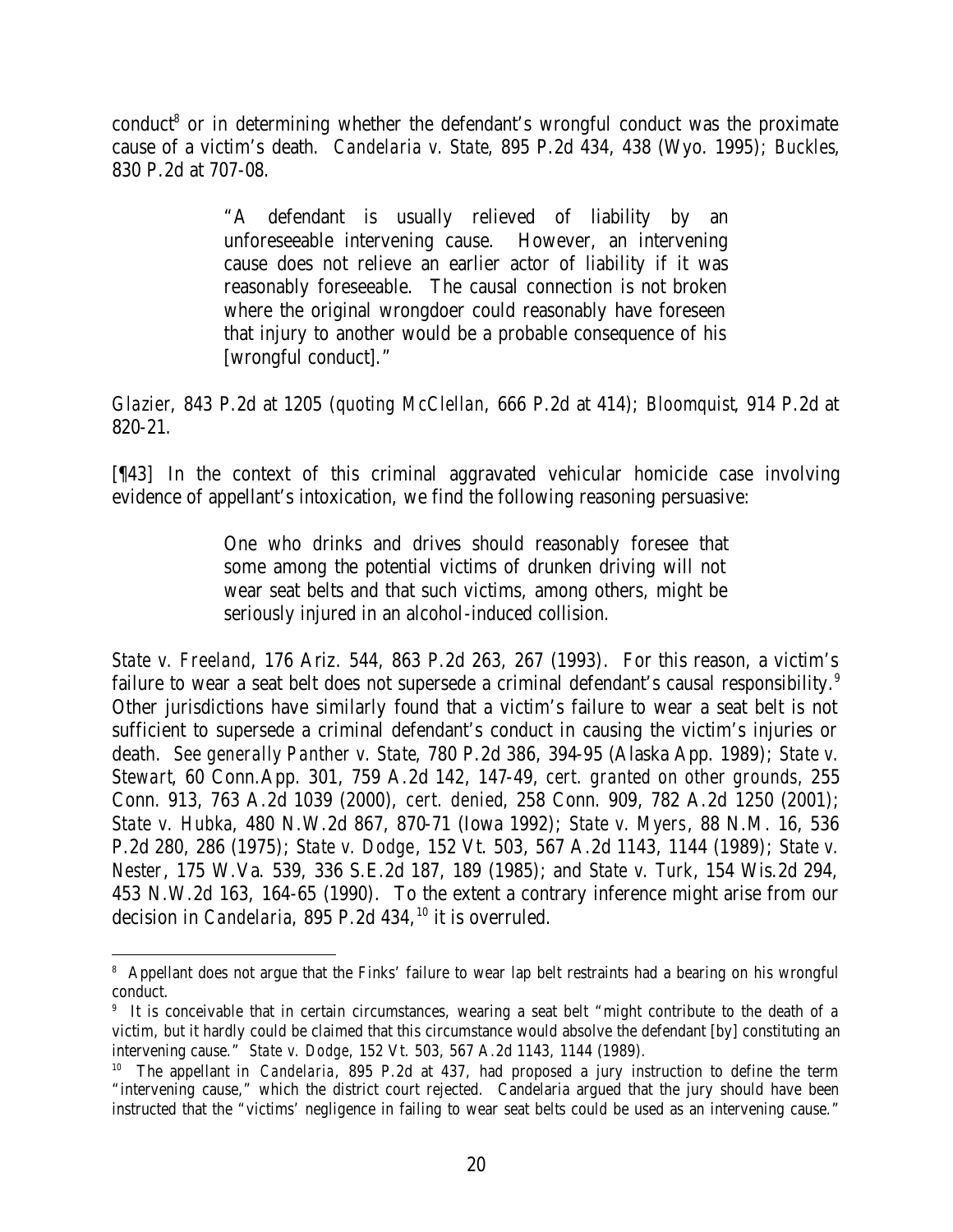[¶44] Accordingly, appellant's counsel was not ineffective in this respect.

# **C. Failure to Question Linda Evans Regarding Her Prior Written Statement**

[¶45] Appellant contends that his defense counsel was ineffective in not cross-examining witness Linda Evans regarding her prior written statement. In particular, appellant claims that Linda Evans testified at trial to her observations of appellant at the scene of the collision (that appellant appeared to be intoxicated, that she smelled alcohol on appellant's breath, and that appellant's eyes were bloodshot), but allegedly did not include this information in a prior written statement. Appellant argues only that "no sound trial strategy" could support defense counsel's failure to cross-examine Linda Evans and expose this "inconsistency."

[¶46] Linda Evans' omission of such information from her written statement does not necessarily render her later testimony "inconsistent," but might have been utilized in impeaching her recollection or for other impeachment purposes. Appellant presents no cogent argument or pertinent authority as to how this perceived deficiency prejudiced him, and appellant has therefore failed to meet his burden on the issue.<sup>11</sup>

# **D. Failure to Request a Mistrial or Move to Withdraw Following Appellant's Comment in the Jury's Presence**

[¶47] Appellant asserts that his defense counsel was ineffective by not taking "curative action," such as moving for a mistrial or to withdraw from the case, after appellant commented about his defense counsel's representation in the jury's presence. According to appellant, the jury "could only be distracted from the evidence" based on appellant's remarks, which remarks "may" have left an impression that appellant's defense counsel was ineffective and lessened defense counsel's impact thereafter. Further, a motion to withdraw would have "been of some benefit" to appellant because the "trial court could reasonably have granted that motion in these circumstances . . .."

[¶48] We reiterate appellant's comments in the jury's presence following Tina Evans' testimony:

*Id.* at 438. This Court disagreed, finding that the proposed instruction was unnecessary in light of the instruction given that the jury could consider the victims' actions in determining whether Candelaria's wrongful act was the proximate cause of the victims' deaths. *Id.* The foreseeability issue was not expressly addressed in our holding in *Candelaria*.

<sup>11</sup> Appellant's defense counsel did cross-examine Tina Evans regarding why she did not include similar information or observations in her own prior written statement, to which Tina Evans simply replied, "I probably didn't write it down. I guess I should have . . .."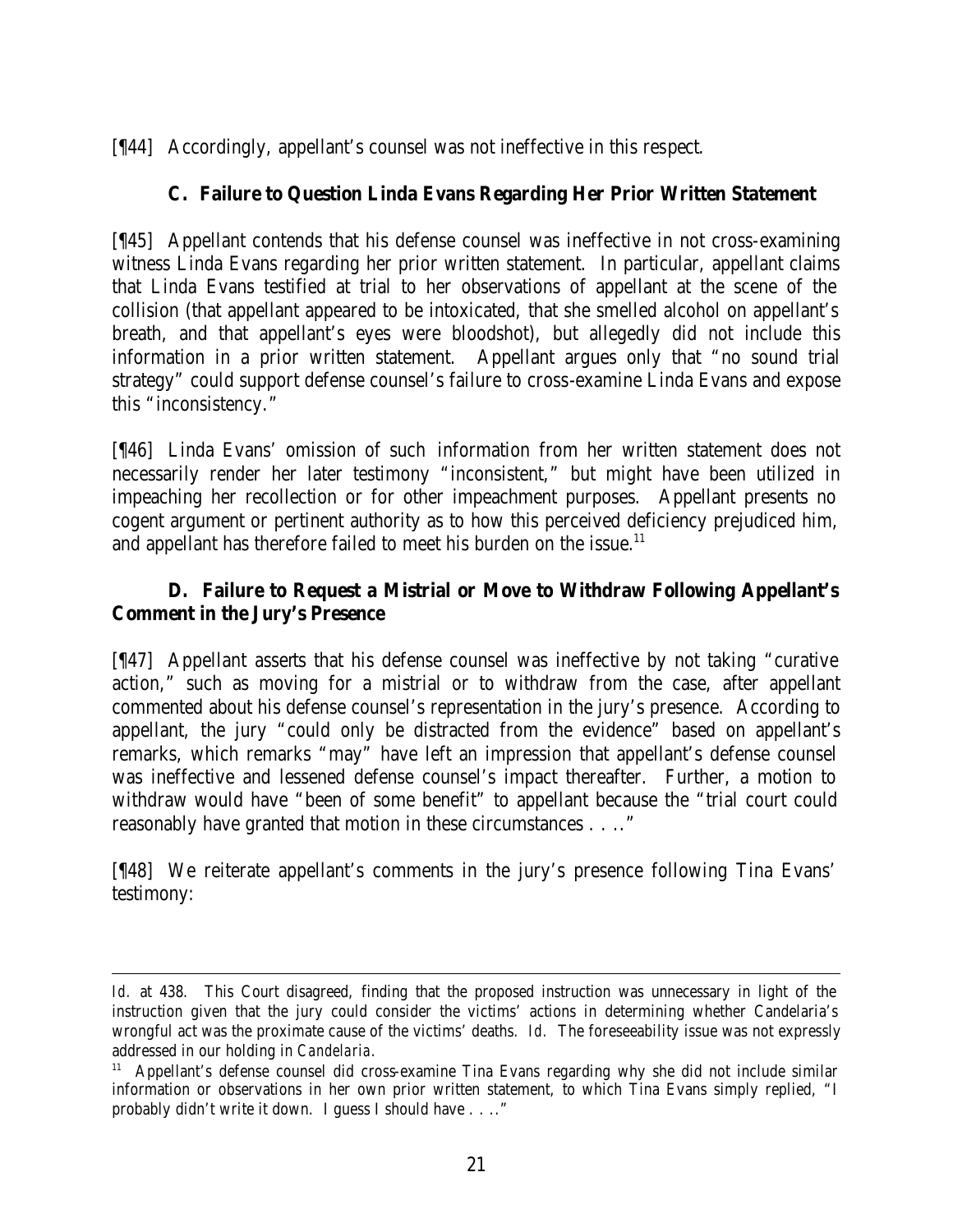[APPELLANT]: Excuse me, Your Honor. Before we continue, may I make a brief statement?

THE COURT: I don't think you should. Have you conferred with [defense counsel]?

\* \* \*

[DEFENSE COUNSEL]: This is new to me.

[PROSECUTOR]: Your Honor, this is probably something that shouldn't be before the jury.

[APPELLANT]: I just want to make a statement for the record, Your Honor. I don't believe that I'm getting adequate assistance of counsel. [Defense counsel] is refusing to bring forth discrepancies and statements made seven months ago and statements made –

THE COURT: Let's do it this way, sir. We're going to go ahead with the evidence. I note throughout the trial you have been conferring with [defense counsel]. And I would urge you to continue to do so.

At the conclusion of the witnesses here today – I'm not going to delay this trial right now. I'll give you a chance to be heard on the record. Okay?

[APPELLANT]: Thank you, Your Honor.

The district court later allowed appellant to be heard outside the jury's presence, which we previously set forth in detail.

[¶49] Appellant has not established how his comments actually (as opposed to hypothetically) prejudiced him to a degree that necessitated a mistrial or how the failure to make such a motion ultimately prejudiced his defense. Before making a motion, counsel must be aware of some basis in law or fact from which relief can be granted. *Bloomquist*, 914 P.2d at 821. Prejudice cannot result from counsel's failure to make such a motion when that relief is not available. *Id.* Appellant has not cited to anything in the record that suggests the jury was distracted from the evidence or that defense counsel's effectiveness was in any way diminished following the remarks. Absent sufficient actual prejudice to appellant, there was no basis in fact to support granting a mistrial. *Ryan v. State*, 988 P.2d 46, 62 (Wyo. 1999).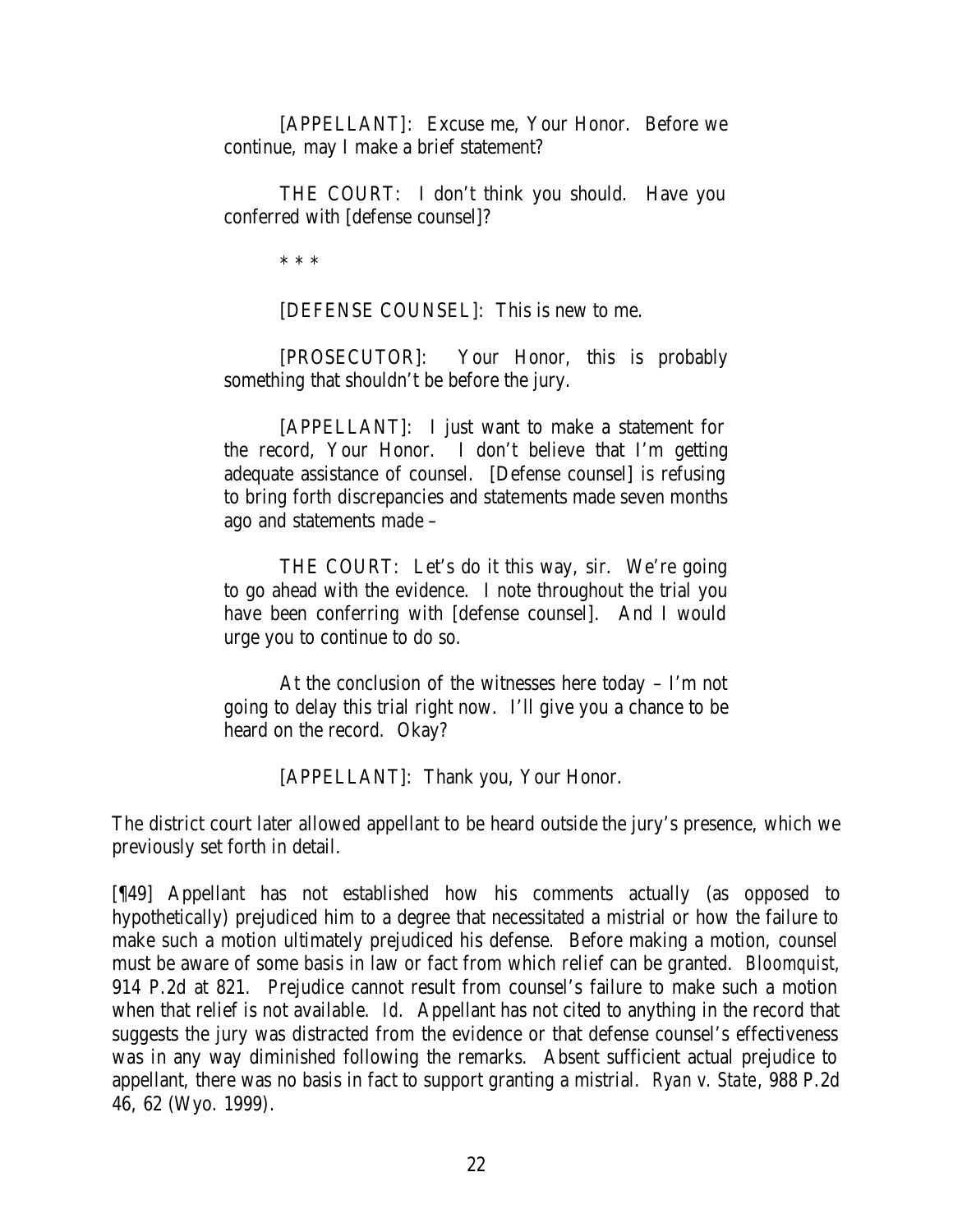[¶50] It is clear from what transpired when appellant later elaborated on his concerns to the district court that appellant essentially placed the issue of defense counsel's continued representation before the district court. In light of that discussion, the district court's ruling on the issue, and our finding that appellant did not thereby demonstrate good cause to justify substituting counsel, a formal motion to withdraw would have been superfluous.

## **E. Failure to Request Homicide by Vehicle Jury Instruction**

[¶51] Appellant argues that his defense counsel was ineffective for not requesting a jury instruction on the elements of homicide by vehicle pursuant to Wyo. Stat. Ann.  $\S$  62-106(a). According to appellant, homicide by vehicle is a lesser-included offense of aggravated homicide by vehicle, the evidence supported giving such an instruction, and the instruction would not have been contrary to the defense's theory of the case. In support of their respective arguments, appellant cites to *Bloomquist*, 914 P.2d 812, and the State cites to *Balsley v. State*, 668 P.2d 1324 (Wyo. 1983). Neither party thoroughly analyzes the application of these cases to the elements of the putative lesser/greater offenses.

[¶52] Wyo. Stat. Ann. § 6-2-106 provides, in pertinent part:

(a) Except as provided in subsection (b) of this section, a person is guilty of homicide by vehicle and shall be fined not more than two thousand dollars (\$2,000.00) or imprisoned in the county jail for not more than one (1) year, or both, if he operates or drives a vehicle in a criminally negligent manner, and his conduct is the proximate cause of the death of another person. Evidence of a violation of any state law or ordinance applying to the operation or use of a vehicle or to the regulation of traffic, except for evidence of a violation of W.S. 10-6-103, 31-5-233 and 41-13-206, is admissible in any prosecution under this section.

(b) A person is guilty of aggravated homicide by vehicle and shall be punished by imprisonment in the penitentiary for not more than twenty (20) years, if:

> (i) While operating or driving a vehicle in violation of W.S. 10-6-103, 31-5-233 or 41-13-206, he causes the death of another person and the violation is the proximate cause of the death; or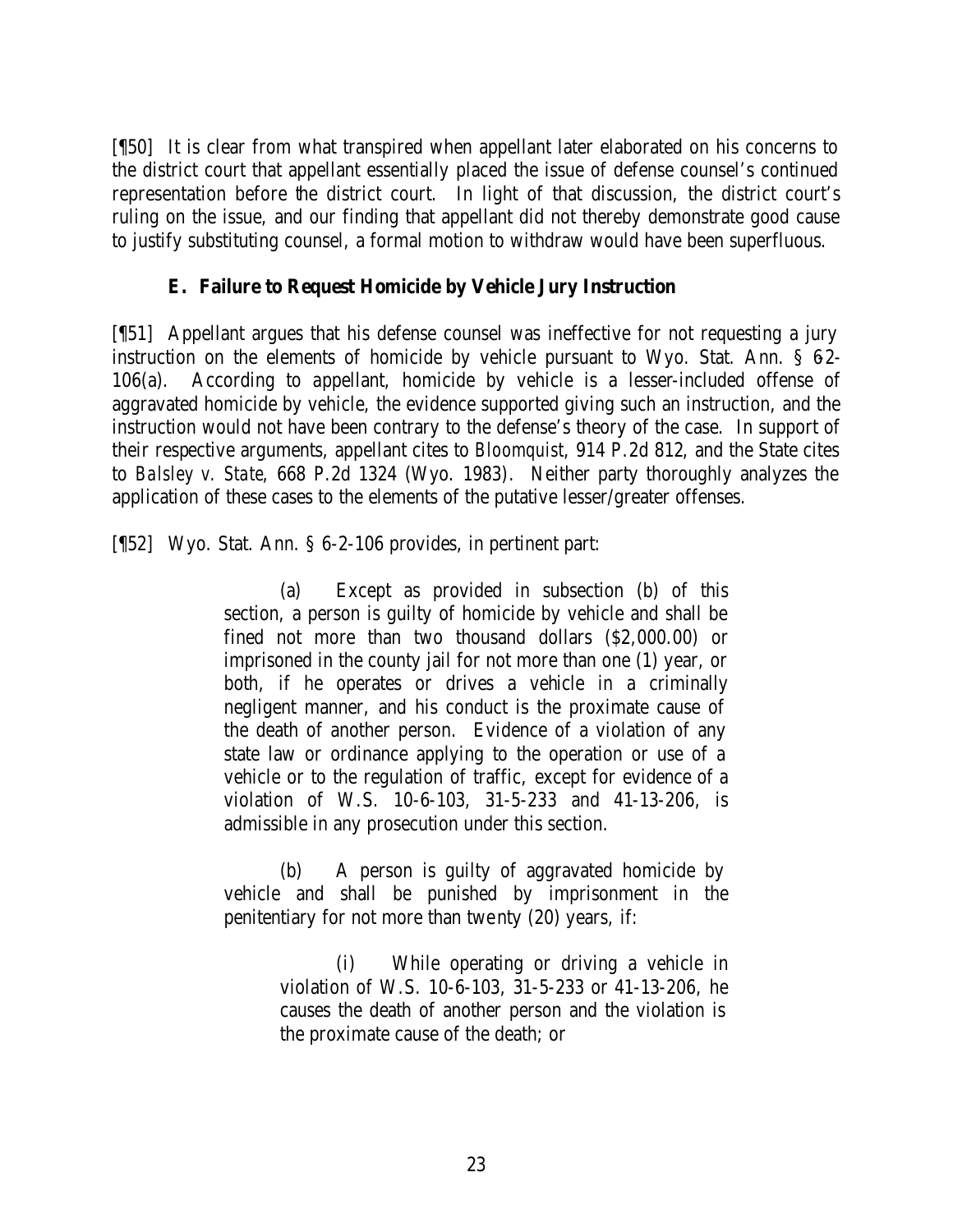(ii) He operates or drives a vehicle in a reckless manner, and his conduct is the proximate cause of the death of another person.

Wyo. Stat. Ann. § 6-1-104(a)(iii) (Michie 1997) defines "criminal negligence" as when a person,

> through a gross deviation from the standard of care that a reasonable person would exercise . . . fails to perceive a substantial and unjustifiable risk that the harm he is accused of causing will occur, and the harm results. The risk shall be of such nature and degree that the failure to perceive it constitutes a gross deviation from the standard of care that a reasonable person would observe in the situation[.]

"Recklessly" is defined by Wyo. Stat. Ann. 6-1-104(a)(ix) as when a person

consciously disregards a substantial and unjustifiable risk that the harm he is accused of causing will occur, and the harm results. The risk shall be of such nature and degree that disregarding it constitutes a gross deviation from the standard of conduct that a reasonable person would observe in the situation[.]

[¶53] We evaluate appellant's entitlement to such an instruction in the following context:

With specific regard for lesser-included offense instructions, we recently held that a trial court must first determine if all the elements of the lesser offense are included within the greater. If that is the case and there is some evidence that would rationally permit the jury to find the accused guilty of the lesser and not the greater offense, the instruction should be given. *Sanders v. State*, 7 P.3d 891, 894 (Wyo.2000) . . .. The test is more fully expressed in this five-step analytic process: (1) a proper request for the instruction is made; (2) the elements of the lesser-included offense are identical to part of the elements of the greater offense; (3) there is some evidence that would justify conviction of the lesser-included offense; (4) the proof on the element or elements differentiating the two crimes is sufficiently in dispute that the jury may consistently find the defendant innocent of the greater and guilty of the lesser-included offense; and (5) mutuality exists such that the lesser-included charge can be demanded by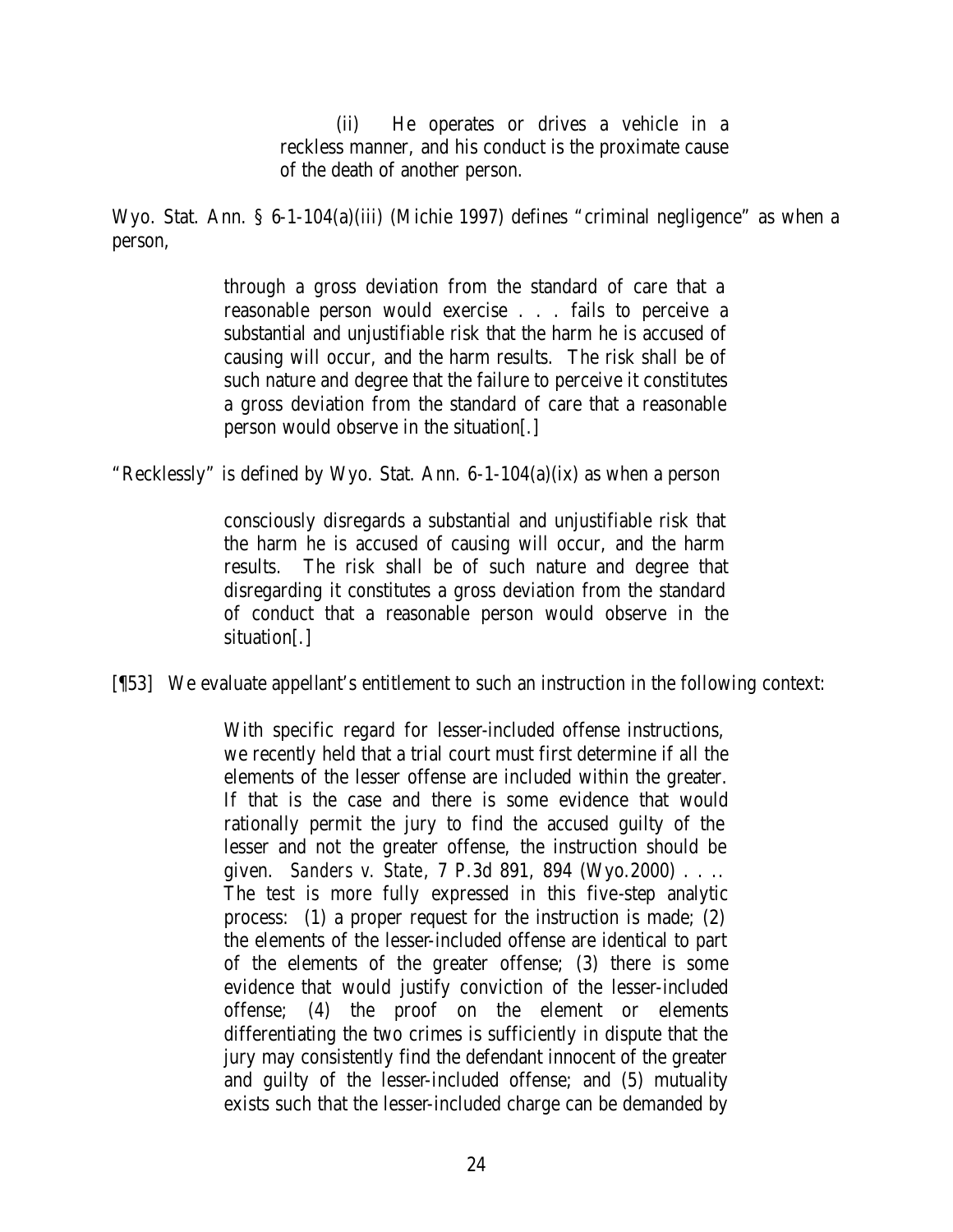either the prosecution or the defense. When all five parts of this test are met, and the lesser-included offense instruction is not given, the trial court commits reversible error. *Eatherton v. State*, 761 P.2d 91, 94-95 (Wyo. 1988).

*Mueller v. State*, 2001 WY 134, ¶ 9, 36 P.3d 1151, 1155-56 (Wyo. 2001). Obviously, counsel's failure to request the instruction is the basis for appellant's ineffective assistance of counsel argument.

[¶54] We turn, then, to the test's second prong. While Wyo. Stat. Ann. § 6-2-106(a) (criminally negligent vehicular homicide) might arguably be a lesser-included offense to Wyo. Stat. Ann. § 6-2-106(b)(ii) (reckless aggravated vehicular homicide),<sup>12</sup> the elements of Wyo. Stat. Ann. § 6-2-106(a) are not sufficiently identical to part of the elements of Wyo. Stat. Ann. § 6-2-106(b)(i) ("under the influence" aggravated vehicular homicide) to qualify it as a lesser-included offense. The putative lesser offense requires proof of criminal negligence and expressly precludes admitting evidence of specific driving under the influence violations, while the greater offense requires proof of those specific driving under the influence violations and that such a violation be the proximate cause of the victim's death.

[¶55] In the instant case, appellant was charged alternatively with aggravated vehicular homicide under Wyo. Stat. Ann.  $\S$  62-106(b)(i) and/or (b)(ii), and the district court instructed the jury on the elements of both subsections. Because the jury entered separate "guilty" findings to each charge under both subsection (b)(i) and subsection (b)(ii), there being sufficient evidence to sustain a conviction under either subsection, $13$  any potential ineffectiveness of counsel in failing to request a lesser-included offense instruction as to subsection (b)(ii) does not prejudice appellant's conviction pursuant to subsection (b)(i); appellant was not entitled to such an instruction under subsection (b)(i).

 <sup>12</sup> The appellant in *Candelaria*, 895 P.2d at 436, was charged with violating Wyo. Stat. Ann. § 62-106(b)(ii) (Supp. 1994) (reckless aggravated vehicular homicide). The district court instructed the jury on the elements of reckless aggravated vehicular homicide and criminally negligent vehicular homicide, and the jury convicted Candelaria of criminally negligent vehicular homicide. *Id.* at 436, 438 n.3. We found that the district court "accurately" instructed on the elements of both offenses, but in the context of an argument not involving the lesser-included offense issue. *Id.* at 438. We also recognize that in the instant case, where the evidentiary basis for appellant's recklessness under Wyo. Stat. Ann. § 6-2-106(b)(ii) is primarily his "under the influence" status (evidence of which is not admissible to prove the elements of Wyo. Stat. Ann. § 6-2-106(a)), it might be argued (absent additional evidence—*see Candelaria*, 895 P.2d at 435-36, 436-37 n.2) that appellant was not entitled to a lesser-included offense instruction under Wyo. Stat. Ann. § 6-2-106(b)(ii) because there was insufficient evidence that would justify a conviction of the lesser-included offense.

<sup>&</sup>lt;sup>13</sup> Appellant only contests the sufficiency of the evidence as to the causation element in relation to Mary Fink's death. We have found that the evidence was sufficient to sustain appellant's conviction as to that element, and appellant does not argue that the evidence was insufficient in any other respect.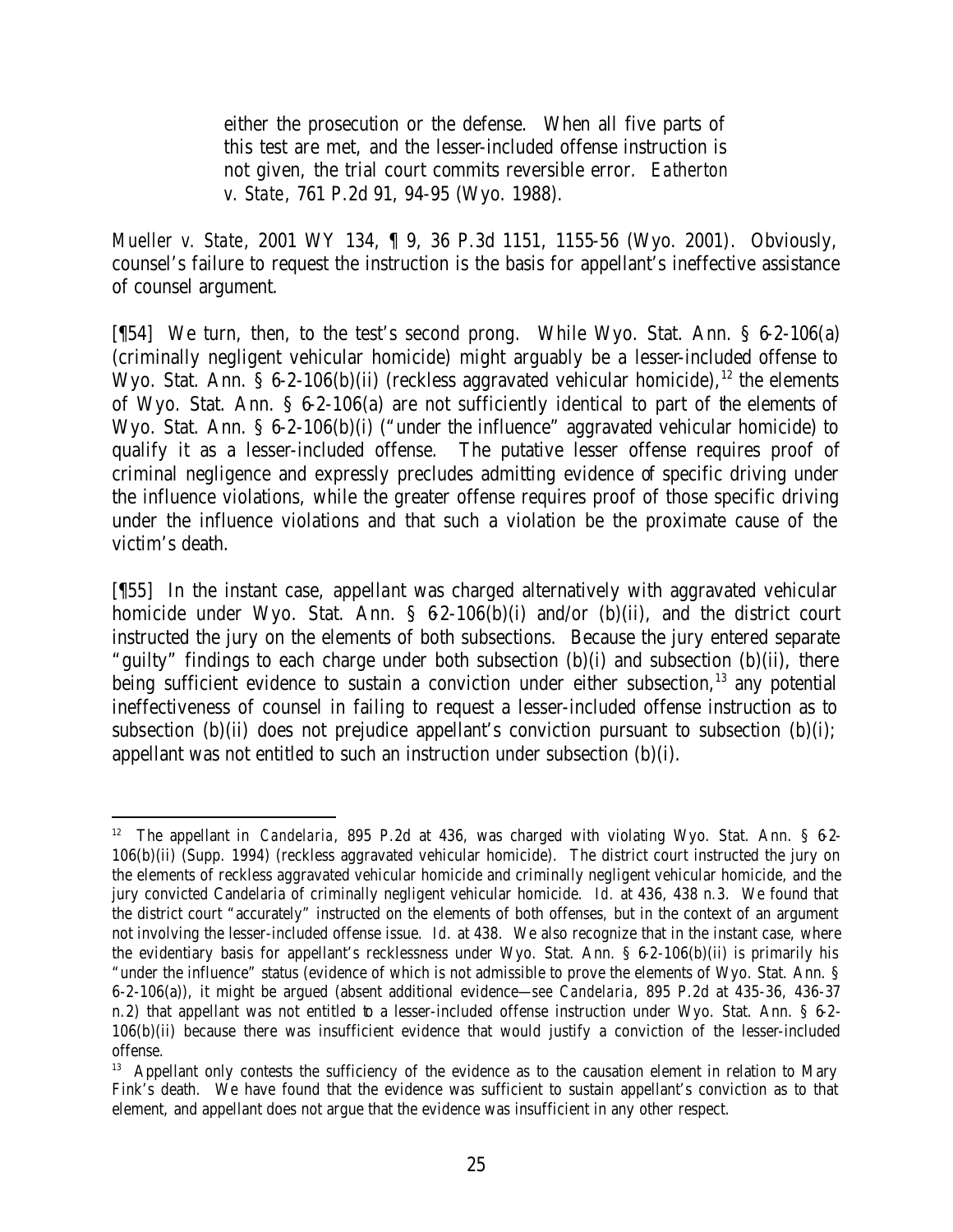[¶56] In *Balsley*, 668 P.2d at 1327-28, this Court (utilizing a test later modified by *State v. Keffer*, 860 P.2d 1118, 1134-36 (Wyo. 1993)) analyzed a prior version of the statute. At that time, homicide by vehicle was committed by

> "[w]hoever, except when the violation of law involves culpable neglect or criminal carelessness, unlawfully and unintentionally, but with a conscious disregard of the safety of others, causes the death of another person while engaged in the violation of any state law or ordinance applying to the operation or use of a vehicle or to the regulation of traffic, except those laws or ordinances relating to conduct set forth in subsection (a) [aggravated vehicular homicide] . . .."

*Balsley*, 668 P.2d at 1325. The aggravated vehicular homicide statute provided that

"[w]hoever, while driving any vehicle under the influence of either intoxicating liquor or a controlled substance, or a combination of both, to a degree which renders him incapable of safely driving a vehicle, causes the death of another person shall be guilty of aggravated homicide by vehicle . . .."

*Id.* The appellant in *Balsley* was charged with what is now "under the influence" aggravated vehicular homicide. *Id.* at 1324. The state offered a lesser-included offense instruction based essentially on what is now reckless aggravated vehicular homicide, which the district court accepted, and the appellant was convicted of the putative lesser-included offense. *Id.* at 1325-27. This Court reversed, finding that the elements of the two offenses were not sufficiently identical for the putative lesser-included offense to qualify as such. *Id.* at 1327-29. This finding does not conflict with our holding herein; it is consistent with our conclusion that criminally negligent vehicular homicide is not a lesser-included offense of "under the influence" aggravated vehicular homicide and, given the current statutory framework and definitions of "criminal negligence" and "recklessly," the question as to whether criminally negligent vehicular homicide is a lesser-included offense of reckless aggravated vehicular homicide constitutes an entirely different issue.

[¶57] The appellant in *Bloomquist*, 914 P.2d at 819, was charged alternatively with violating Wyo. Stat. Ann. § 6-2-106(b)(i) and/or (b)(ii) (Supp. 1995), and sufficient evidence had been introduced to sustain a conviction under either subsection. Bloomquist argued that his counsel was ineffective in not requesting a lesser-included offense instruction pursuant to Wyo. Stat. Ann. § 6-2-106(a). *Bloomquist*, 914 P.2d at 822. We held that the defense's theory was that Bloomquist's driving was not the proximate cause of the victim's death and that the decision to not request a lesser-included offense instruction was therefore a sound tactical decision; the proposed instruction would have undermined the defense's theory and the instruction would not have aided the defense because the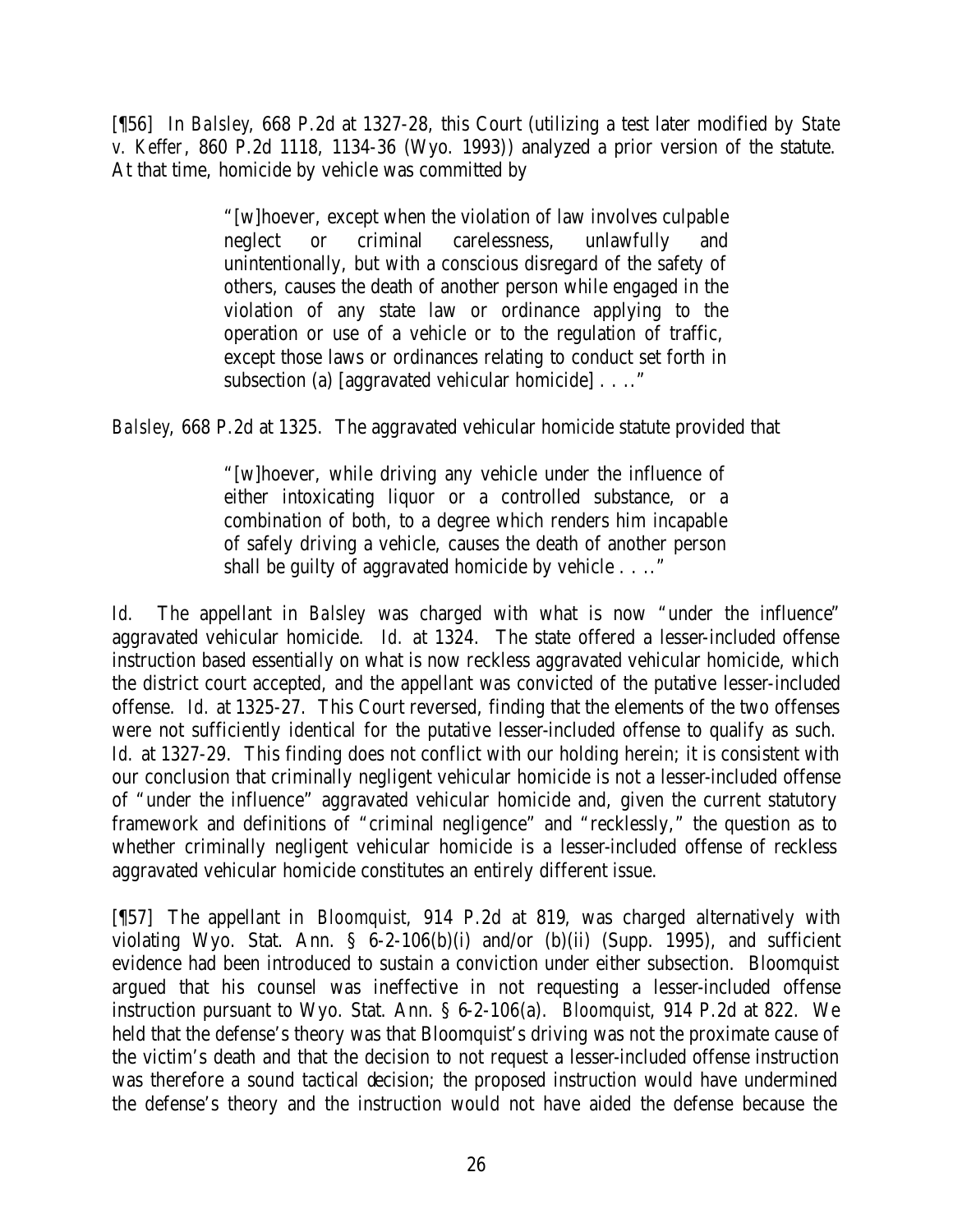evidence of Bloomquist's recklessness was so overwhelming that a reasonable jury could not have convicted him of criminal negligence. *Id.* This holding does not dictate a particular result in the instant case nor is it inconsistent with our findings herein.

### **SUFFICIENCY OF THE EVIDENCE**

[¶58] Appellant contends that the evidence was not sufficient for a jury to infer beyond a reasonable doubt that his conduct caused Mary Fink's death. Due to Mary Fink's preexisting risk factors for developing blood clots, the coroner's testimony as to several "possibilities" regarding the development of Mary Fink's blood clot, and the potential intervening cause of her treating physicians' conduct, appellant argues that the evidence was insufficient to sustain his convictions. Appellant does not challenge the sufficiency of the evidence as to any other element of this conviction or the conviction pertaining to Albert Fink.

> When reviewing an appeal based on sufficiency of the evidence, we view the evidence, and any applicable inferences based on the evidence, in a light most favorable to the State. *Nixon v. State*, 994 P.2d 324, 329 (Wyo.1999); and *see Pool v. State*, 2001 WY 8, 17 P.3d 1285 (Wyo.2001). In conducting such a review, we do not substitute our judgment for that of the jury; rather, we determine whether a quorum of reasonable and rational individuals would, or even could, have found the essential elements of the crime were proven beyond a reasonable doubt. *Id.*

*McFarlane v. State*, 2001 WY 10, ¶ 4, 17 P.3d 31, 32 (Wyo. 2001). Even though it is possible to draw other inferences from the evidence which has been presented, the jury has the responsibility to resolve conflicts in the evidence. *Bloomquist*, 914 P.2d at 824. We incorporate our prior discussion herein on the legal standard for "proximate cause."

[¶59] After ankle surgery on May 6, 1999, Mary Fink experienced dizziness at the hospital on May 7, 1999, and died. The hospital's pathologists performed an autopsy, which the coroner, Dr. Thorpen, attended. According to Dr. Thorpen, Mary Fink's cause of death was "bilateral pulmonary emboli," or blood clots "which form in the different parts of the body, primarily the deep veins of the lower extremities and the pelvis." Blood clots age without producing symptoms until a part, or the entire clot, breaks off, travels up the venous system to the heart, and lodges in the pulmonary artery. On May 7, 1999, a blood clot (or pieces of the clot) the diameter of an adult thumb—an inch or greater—did exactly this, causing Mary Fink to immediately lose oxygen, which is "not survivable."

[¶60] One can estimate a clot's age by utilizing its microscopic characteristics as a "guideline." After examining slides of Mary Fink's blood clot, Dr. Thorpen agreed with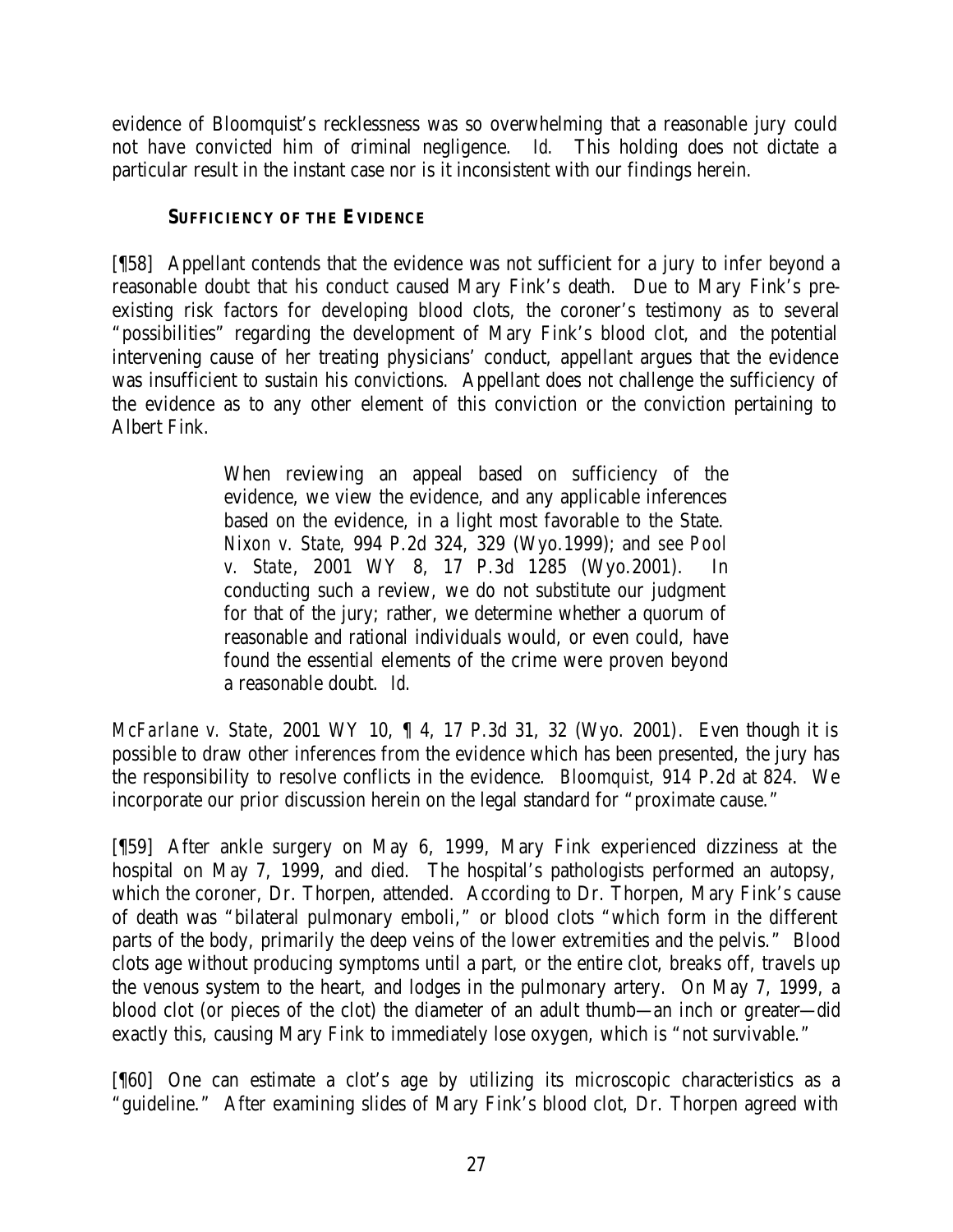the hospital pathologist that the clot "could have happened at any time but most particularly probably in the one to two weeks following the accident." He stated repeatedly that the clot was "one to two weeks or older," five days old at a minimum, but acknowledged that it was "possible" that the clot could have been a month old, "possible" that the clot could have been there "already," and "possible" that the "thromboembolic event could have occurred anywhere at any time."

[¶61] Dr. Thorpen conducted a complete review of Mary Fink's medical records and medical history. In speaking with her family, he could find no previous history of "a blood clot in the lower extremities." A "major" risk factor for developing blood clots is a blunt force injury or fracture to the lower extremities. In addition, Mary Fink was immobilized with some sort of orthopedic device and advised not to exercise or move that extremity, immobilization being an additional risk factor for developing clots. Dr. Thorpen characterized Mary Fink's ankle fracture as "considerable." Such an injury disrupts a vein's lining, slows blood flow to that area, and a clot begins to develop. According to Dr. Thorpen, the body's natural mechanism to dissolve clots likely failed Mary Fink due to the leg trauma and resulting damage to her veins.

[¶62] As far as other relevant risk factors, Dr. Thorpen did observe that Mary Fink was obese and fifty-five years of age (risk of developing blood clots in the leg rises with each decade of life). Inherited factors such as hypercoagulability might also contribute to developing blood clots, but testing must be done while a person is still alive, and the medical history obtained by Dr. Thorpen did not indicate the presence of hypercoagulability.

[¶63] Dr. Thorpen reviewed the "operative" reports regarding Mary Fink's ankle surgery, which "appeared to go well," but he did not know why the surgery was not performed immediately. When asked, based on Mary Fink's age and the presence of obesity, recent trauma or injury, and immobilization, whether it was "foreseeable that something like this could happen when surgery is slated," Dr. Thorpen replied, "[n]ot in this case" and reiterated that "the blood clot was present, you know, prior to the surgery."

[¶64] Dr. Thorpen opined that, from a medical standpoint, Mary Fink's ankle fracture "was the beginning of" the process which led to her blood clots, and once that process began, it led directly to her death. He testified that it was "possible but not likely" that Mary Fink could have "had the pulmonary thromboembolism without this accident ever occurring," but saw no evidence to suggest it in this case, characterizing the proposition as speculative. Dr. Thorpen felt the ankle fracture was clearly the "most significant" risk factor—it causes damage to a vein or veins, slows blood flow, implicates immobilization, and enhanced the other pre-existing risk factors (age, obesity). Dr. Thorpen testified:

> Q. But in your medical opinion, would she have suffered this embolism without the fractured ankle?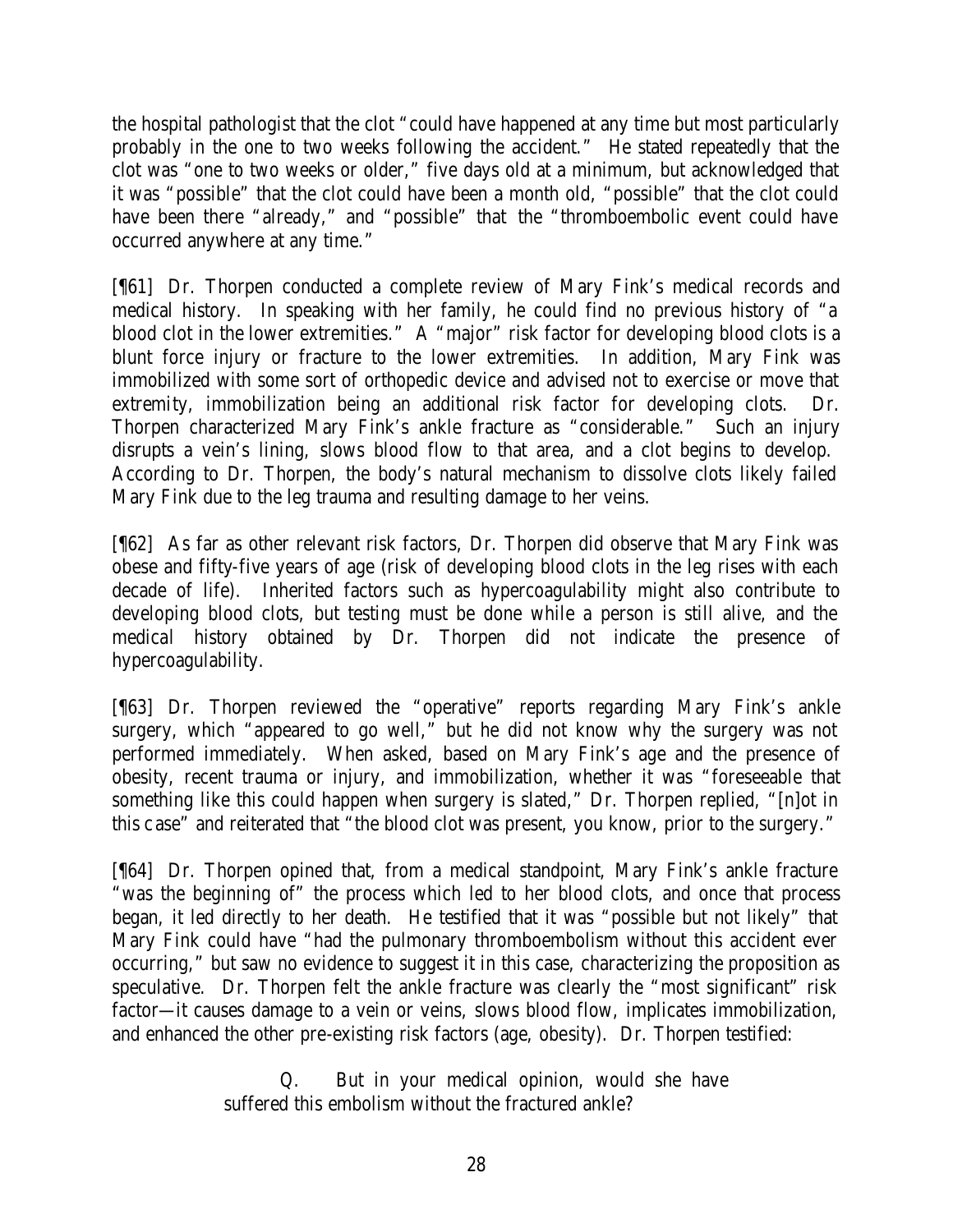A. I would have to say it's possible.

Q. Do you see any evidence to suggest that that is what occurred?

A. No, sir, I don't.

Q. And when we look solely at evidence and not speculation and possibilities, is there any other cause for that clot?

A. In my opinion, no.

[¶65] We find that, based on Dr. Thorpen's testimony, which is uncontradicted in the record, and its inferences when viewed in a light most favorable to the State, a rational jury could conclude beyond a reasonable doubt that appellant's conduct was the proximate cause of Mary Fink's death. Dr. Thorpen's testimony, when viewed in this fashion, established that, based on the evidence (including the autopsy, scientific evidence, and a complete review of Mary Fink's medical records and medical history), as opposed to other speculative "possibilities," the ankle fracture Mary Fink suffered in the collision with appellant's vehicle resulted in trauma to a vein or veins in her lower extremity. Due to this injury, blood flow slowed in the damaged area, Mary Fink was immobilized, and a clot developed within five days to one or two weeks prior to her ankle surgery, but nevertheless after the collision with appellant's vehicle. The fracture was the "most significant" factor in the clot's development, enhancing Mary Fink's pre-existing risk factors for developing clots. Sometime on May 7, 1999, the clot broke away and caused Mary Fink's death. The record is insufficient, in this context, to establish an intervening cause based on the conduct of Mary Fink's treating physicians (the only basis relied upon in appellant's argument). Dr. Thorpen rendered his opinion (again uncontradicted in the record) based on his review of Mary Fink's medical records, medical history, and operative reports relating to her ankle surgery; he did not know why the ankle surgery was not performed immediately and stated that it was not foreseeable in this case that something "like this could happen when surgery is slated."

[¶66] In light of this finding, the district court similarly did not err in denying appellant's motion for a judgment of acquittal.

## **HEARSAY TESTIMONY**

[¶67] Appellant argues that the district court erred in allowing the State's accident reconstruction expert to testify regarding statements attributed to Heather Johnson because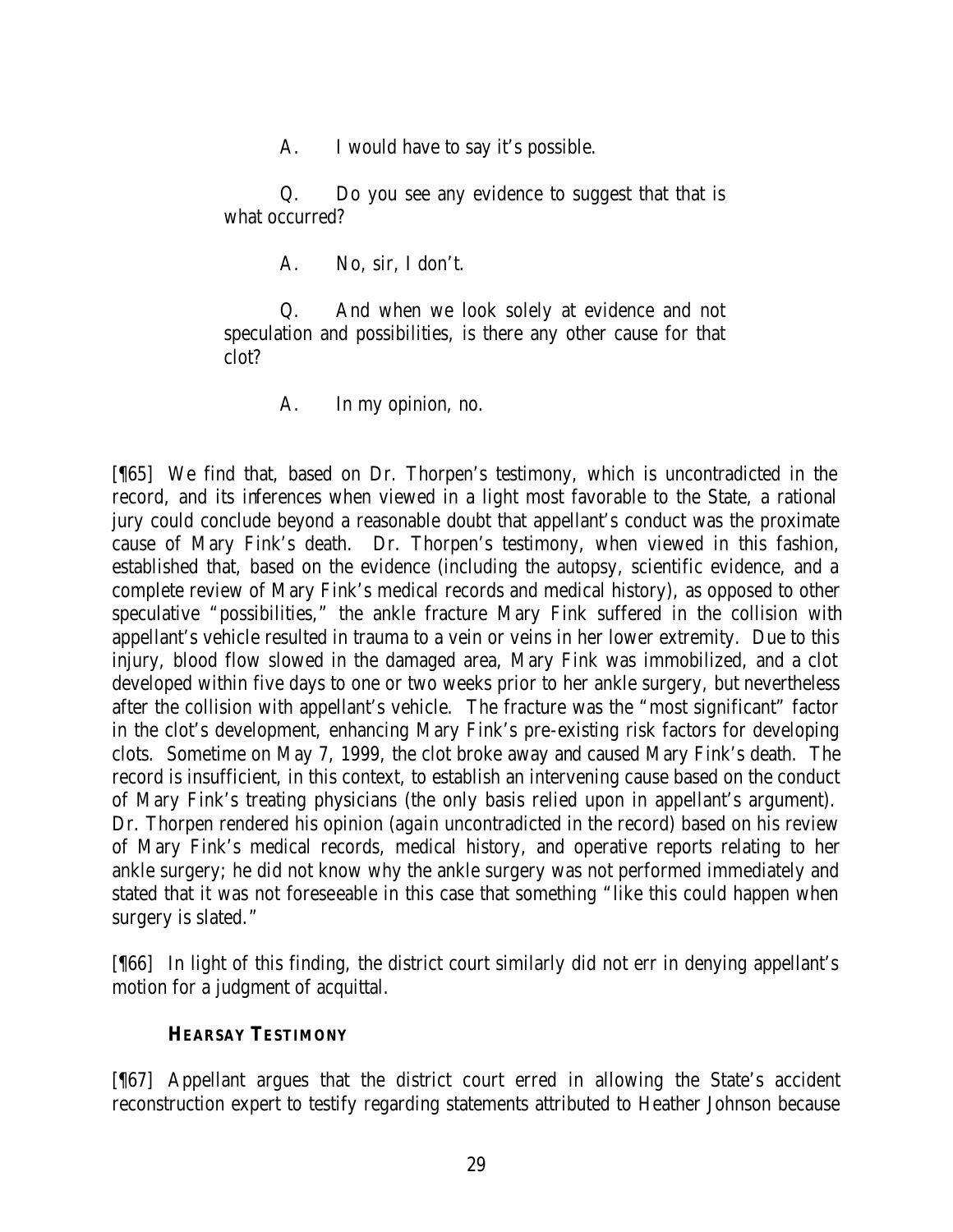the witness testified that the statements "corroborated" his findings; therefore, the statements did not form the basis for his expert opinion and should have been excluded. Additional argument pertaining to Heather Johnson's videotaped statement is essentially moot in light of this Court's denial of appellant's motion to supplement the record with the videotaped statement.

[¶68] Determinations with respect to the admissibility of evidence are vested within the sound discretion of the trial court, and we do not disturb those rulings on appeal absent a clear abuse of discretion. *Russell v. State*, 851 P.2d 1274, 1281 (Wyo. 1993).

> "[T]he core of our inquiry must reach 'the question of reasonableness of the choice made by the trial court.' *Vaughn v. State*, 962 P.2d 149, 151 (Wyo.1998). 'Judicial discretion is a composite of many things, among which are conclusions drawn from objective criteria; it means a sound judgment exercised with regard to what is right under the circumstances and without doing so arbitrarily or capriciously.' *Id.* (*quoting Byerly v. Madsen*, 41 Wash.App. 495, 704 P.2d 1236, 1238 (1985)); *Basolo*, 907 P.2d [348] at 353 [(Wyo. 1995)]. We must ask ourselves whether the district court could reasonably conclude as it did and whether any facet of its ruling was arbitrary or capricious."

*Young v. HAC, LLC*, 2001 WY 50, ¶ 6, 24 P.3d 1142, 1144 (Wyo. 2001) (*quoting Carlton v. Carlton*, 997 P.2d 1028, 1031 (Wyo. 2000)). In this respect, we give considerable deference to the trial court's rulings. *Griswold v. State*, 994 P.2d 920, 927 (Wyo. 1999).

[¶69] Officer Dye testified for the State as an expert witness in accident reconstruction. Officer Dye had been a peace officer for twenty-four years with 250 hours "in advanced training in DUI detection and apprehension," conducted in excess "of 500, 600" DUI arrests (thirty to forty percent of which arrests involved a "crash"), and received additional training, experience, and provided expert testimony in accident reconstruction. Officer Dye testified as follows:

> Q. Now, as to the result and processes you're going to use here today, the theories and the experimentation you do, have those theory techniques been tested and found to be accurate within your field?

> > A. Yes, sir, they have.

\* \* \*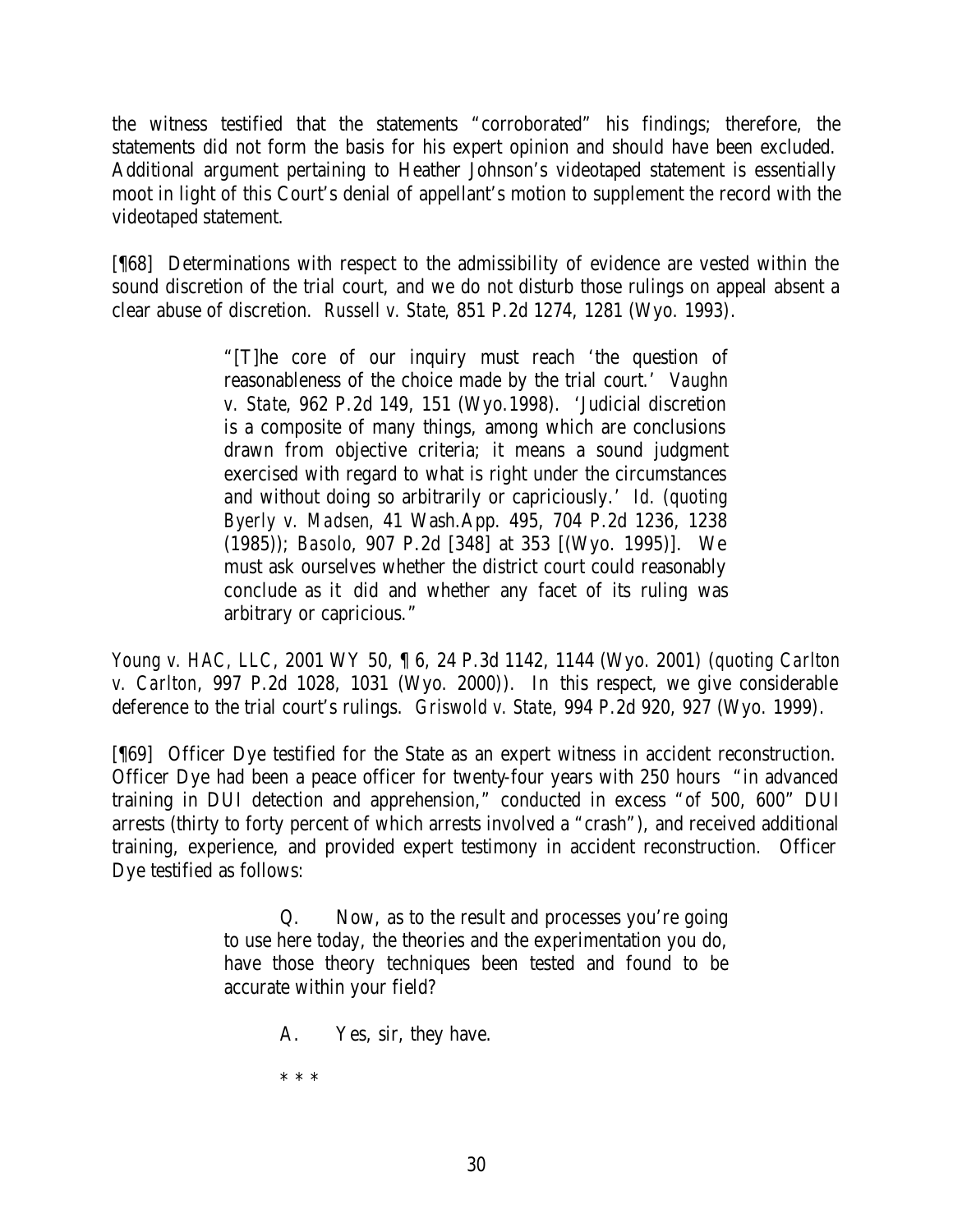Q. Have other accident reconstructionists found these techniques you are going to testify to be accurate, to produce accurate results?

A. Yes, they have, sir.

Q. Are they commonly accepted in the accident reconstructionist community as producing accurate results?

A. Yes, sir.

\* \* \*

A. When you perform a reconstruction, sir, what you're trying to do is gain the most complete picture that is possible of what actually happened during the crash. I reviewed the physical evidence at the scene. I reviewed physical evidence from the motor vehicles. I reviewed the statements from everyone involved in the actual crash, any eyewitnesses to the crash. You put all of those things together and build a complete picture.

If the physical evidence leads me to a conclusion and the eyewitness statements lead me to another conclusion, then I would realize that I have to rework my scenario, my theories and my opinions, but if they all work together and corroborate each other, basically it's a double-check on my work, my physical work with the scene and the vehicles, corroborating that with the statements. It ensures that my work is as accurate as possible, sir.

Q. While you use the statements for corroboration, do you rely primarily on statements or on your physical observation and testing and the physical facts of the test?

A. I rely primarily on the physical evidence at the scene and testing that I can do at the scene, time-and-distance studies or perception analysis, but those are what I rely primarily upon, but again, I always fall back on the statements to corroborate those.

\* \* \*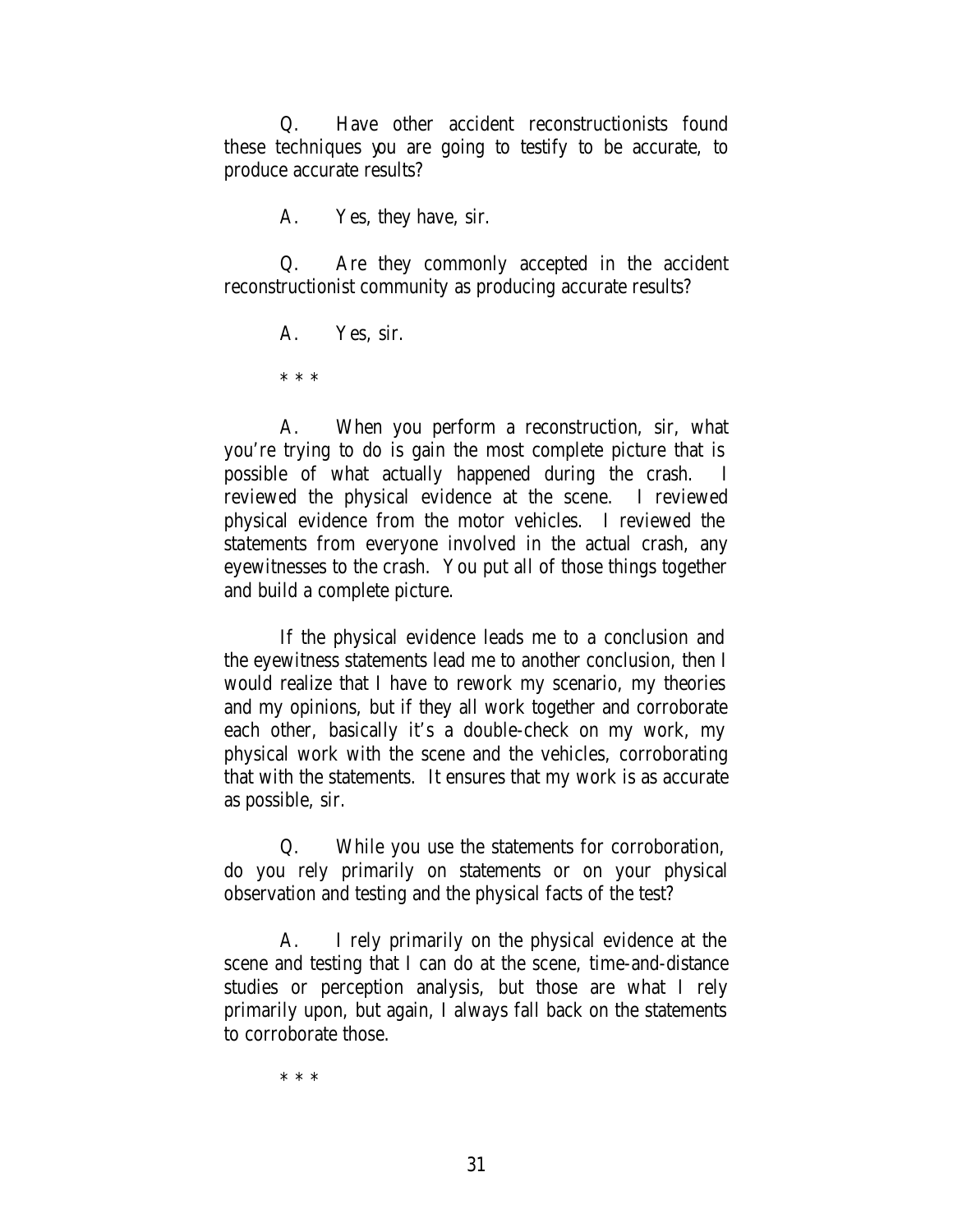Q. . . . You had indicated statements are corroborative in reaching your opinions. Is the manner in which an individual is driving a vehicle immediately before the accident something that's relevant to your considerations?

A. Yes, sir, it is.

Q. In this instance, did you collect that information yourself?

A. Yes, I did.

\* \* \*

Q. Did you find it sufficiently reliable to make it part of your review?

> A. Yes, I did. \* \* \*

Q. Again, are all those sorts of reports – do they corroborate everything you're finding at the scene physically and all the other evidence you're finding?

A. Yes, sir, they do.

The testimony at issue occurred after Officer Dye detailed the physical evidence at the scene (including photographs and a scale diagram of the scene he produced based on the physical evidence), what that evidence indicated in terms of how the collision occurred, and the scientific testing he performed (time and distance calculations regarding each vehicle's visibility and reaction time, etc.):

> Q. Could you ever find any reason on the roadway or any reason in the reconstruction why he cut that corner and left his lane 23 feet or 20, 25 feet from the intersection itself?

> A. No, sir. I could find no obstructions, no reason that the vehicle could not attempt to negotiate the turn in a lawful fashion.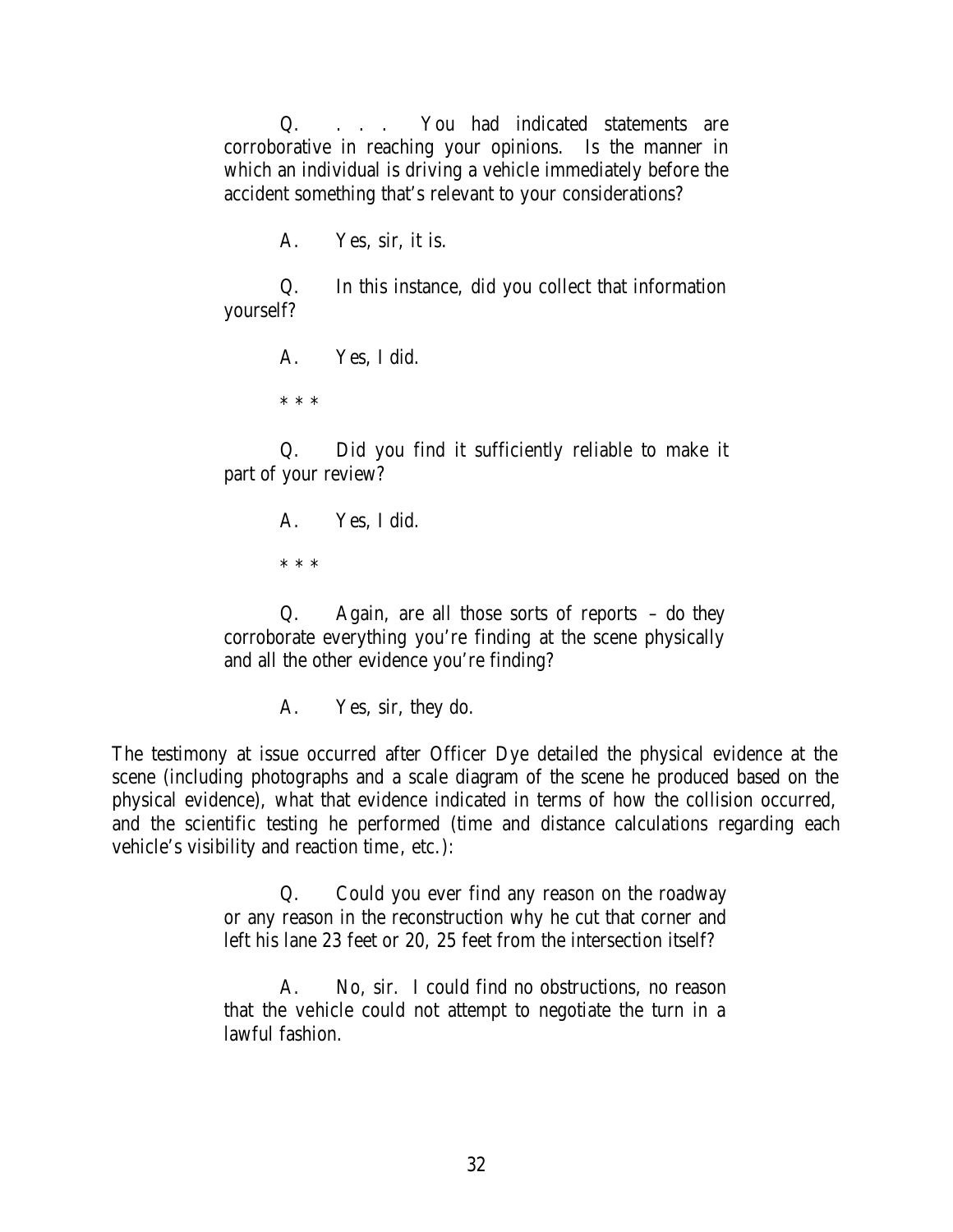Q. You indicated you had dealt with hundreds of DUI's. Such steering maneuvers or turning maneuvers, are they common in impaired drivers?

A. Yes, sir, they are.

Q. What other difficulties do impaired drivers have, in your experience?

A. That's a very all-encompassing question, sir. In 23 years of law enforcement, I've seen impaired drivers do a lot of things, but most commonly, they have perception problems. They will run stop signs, run red lights. It's – one of the most common things that causes an impaired driver to be stopped by a law enforcement officer is weaving in his lane, crossing the yellow line, entering into a parking – crossing a fog line into a parking area and driving their motor vehicle not within its lane of travel.

Q. From all the information you observed, had the Allen vehicle had trouble maintaining its lane of travel before the turn was attempted?

A. Yes, it did.

Q. What sort of difficulty?

A. One of the statements I reviewed –

[DEFENSE COUNSEL]: Objection, Your Honor.

Officer Dye then testified that according to Heather Johnson, who was seated in the back seat of the station wagon, the "Allen vehicle had crossed the centerline on two prior occasions before the turn was executed" and that Heather Johnson saw the Finks' vehicle and "warned the driver of the Fink vehicle" or "told him to look out for that car." According to Officer Dye, Heather Johnson also stated that Frank Allen had "warned him twice." Officer Dye ultimately offered the following opinion:

> Q. Based upon all the physical testing, reviews you've done, the eyewitness statements you've looked at and all the things you've talked about here today, do you have an opinion as to what caused this motor vehicle wreck?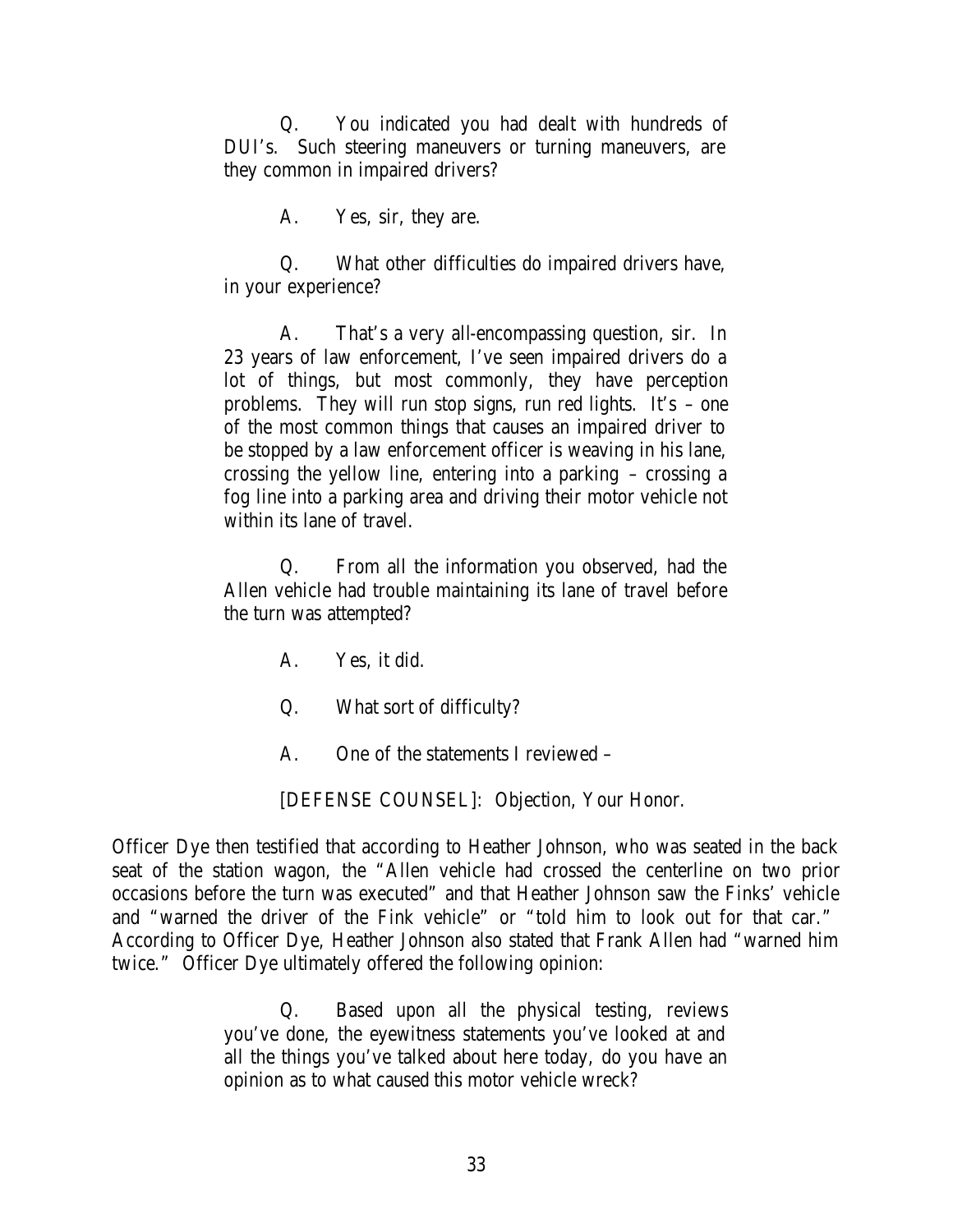A. Yes, sir, I do.

Q. And what is that opinion?

A. I believe that the Allen vehicle was executing a left-hand turn in an illegal manner across the path of the Fink vehicle, that the driver of the Allen vehicle could have and should have observed the imminent hazard that the Fink vehicle presented to it as it executed that turn. And I also believe the reason that he did not react was due to his intoxication.

[¶70] Officer Dye's testimony was admissible under W.R.E. 703, which states:

The facts or data in the particular case upon which an expert bases an opinion or inference may be those perceived by or made known to him at or before the hearing. If of a type reasonably relied upon by experts in the particular field in forming opinions or inferences upon the subject, the facts or data need not be admissible in evidence.

Out-of-court statements by a third party ordinarily are inadmissible to prove the truth of the matter asserted, but may be admissible to show the basis of an expert's opinion so long as other experts in the field would rely on similar evidence. *Griswold*, 994 P.2d at 927. Appellant does not argue that the State improperly utilized the statements once they were admitted or that, based on Officer Dye's testimony, other experts in the field would not rely upon the statements in forming opinions or inferences on the subject.

[¶71] The district court did not abuse its discretion in allowing Officer Dye to testify to Heather Johnson's statements. The statements clearly formed the basis for, and were relevant to, Officer Dye's opinion that appellant did not perceive or react to the Finks' vehicle in turning across the westbound lane of travel due to his intoxicated state, and also to some degree formed the basis for, and were relevant to, Office Dye's opinion regarding the complete picture of precisely how the collision occurred.

[¶72] Appellant further asserts that the district court erred in allowing Tina Evans to testify that Heather Johnson stated, "I told [appellant] to watch out for that car." Appellant has not presented cogent argument or cited to pertinent authority in advancing this argument, and we therefore summarily affirm the district court on this issue. *Basolo v. Gose*, 994 P.2d 968, 970 (Wyo. 2000).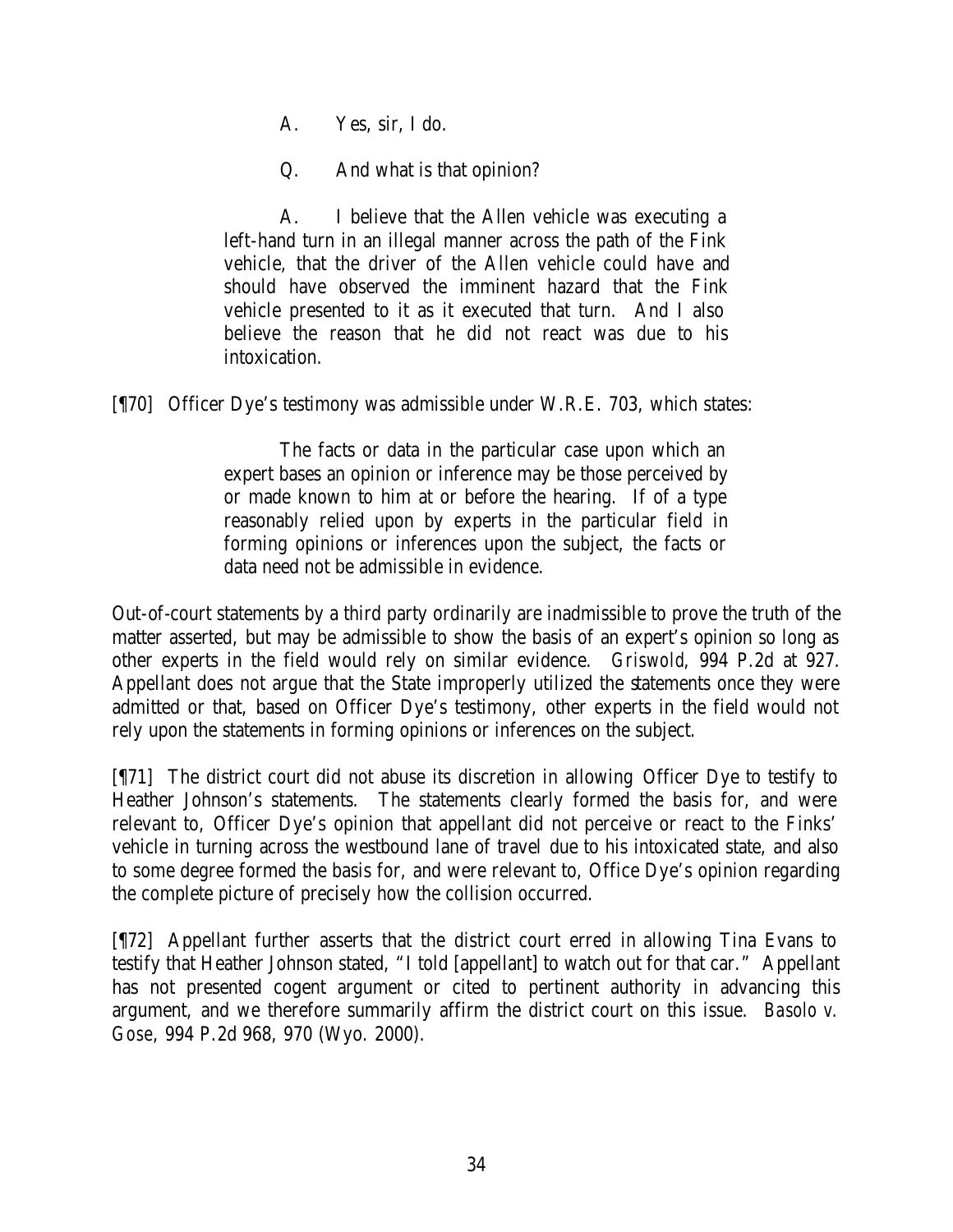## **CROSS-EXAMINATION OF APPELLANT REGARDING PRIOR CONVICTIONS**

[¶73] Appellant argues that the district court erred in not granting his motion for a mistrial after the State asked appellant on cross-examination if he "had been convicted of felonies twice in the past." Appellant's argument emphasizes the district court's failure, once it decided to strike the question, to instruct the jury as to the "implications of what striking a question had to do with their deliberations." Regarding the mistrial motion, appellant argues that the "jury was able to follow the line of questioning which led to a deliberate question regarding inadmissible testimony which had dire implications for Appellant. Based on this alone, the district court should have granted the mistrial." Appellant does not argue that the State's question violated a pretrial order.

[¶74] The question at issue occurred in the following context:

Q. You also made a statement to the paramedic that you don't use illegal drugs?

A. That's correct.

Q. Even though we found all this – we found this marijuana in your system?

A. That's – yeah – that is claimed, yes. But I do not – if you'd like me to clarify, I can on that.

- Q. Well, do you use illegal drugs?
- A. No, I do not.

Q. Did you state that to the paramedic?

A. Yes, I did.

Q. But, in fact, sir, you have been convicted of felonies twice in the past, have you not?

[DEFENSE COUNSEL]: Your Honor, may we approach?

The district court held a hearing outside the jury's presence on the admissibility of the convictions pursuant to W.R.E.  $609<sup>14</sup>$  (appellant's counsel having entered a timely

<sup>14</sup> W.R.E. 609 provides, in pertinent part: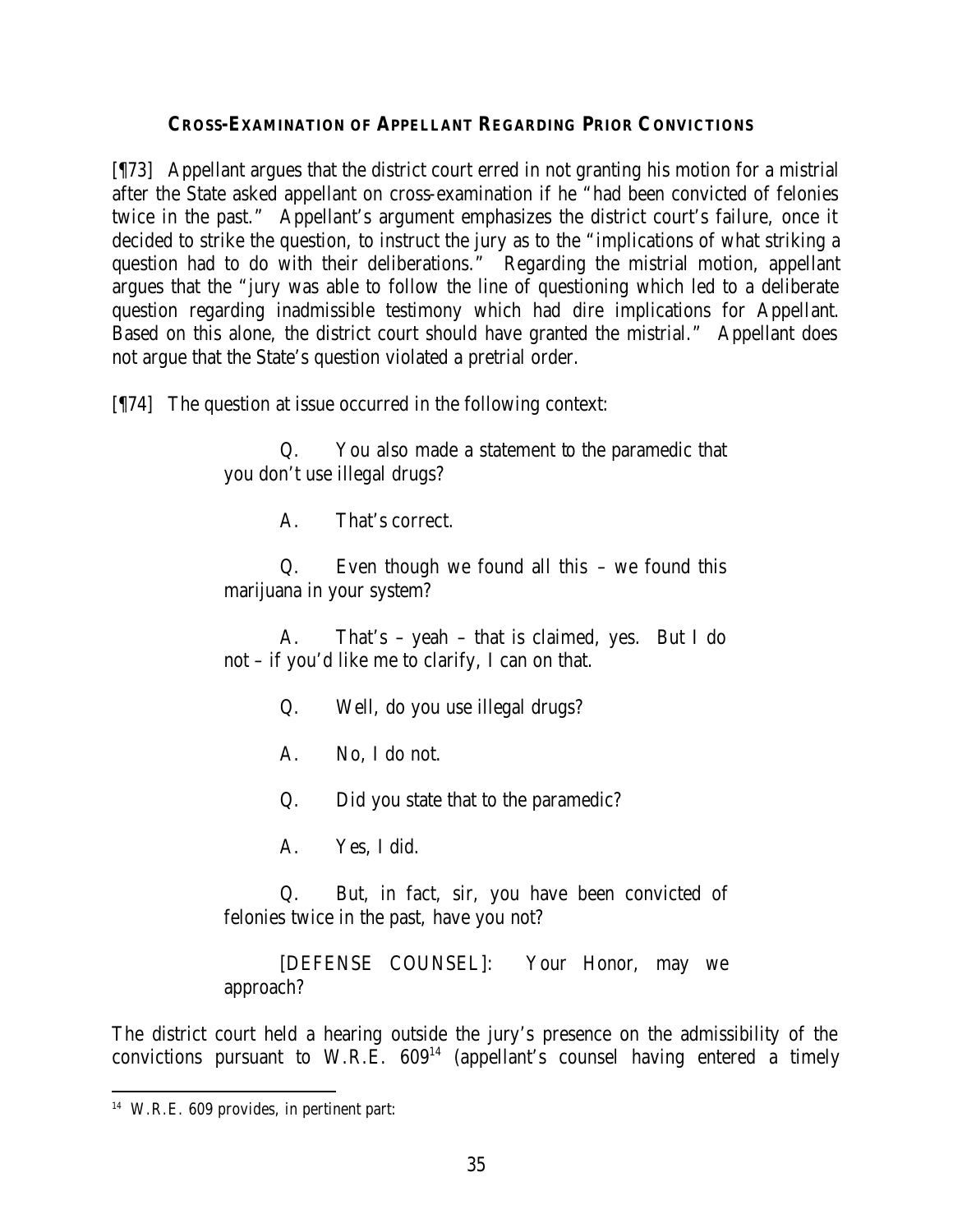objection). The parties disputed whether the convictions were more than ten years old and whether the State had provided adequate notice of its intent to use the convictions as impeachment evidence. After researching the issue, the district court ultimately decided to exclude the evidence (it was a "tough matter," a "close call in some ways") and "proceed as best I can to simply rule on the pending objection and strike the question from consideration by the jury." The district court also denied appellant's mistrial motion, and then stated in the jury's presence:

> THE COURT: When we broke, we had an objection pending, and I'm going to sustain the objection and strike the last question that was pending at the time we broke for lunch.

> > You may proceed.

[¶75] The decision to grant a mistrial rests within the sound discretion of the trial court. Absent a clear abuse of discretion that prejudices the defendant, a decision not to grant a mistrial will not be reversed. *DeLeon v. State*, 894 P.2d 608, 612 (Wyo. 1995).

> (a) *General rule*. -- For the purpose of attacking the credibility of a witness,

> > (1) evidence that a witness other than an accused has been convicted of a crime shall be admitted, subject to Rule 403, if the crime was punishable by death or imprisonment in excess of one (1) year under the law under which the witness was convicted, and evidence that an accused has been convicted of such a crime shall be admitted if the court determines that the probative value of admitting this evidence outweighs its prejudicial effect to the accused; and

> > (2) evidence that any witness has been convicted of a crime shall be admitted if it involved dishonesty or false statement, regardless of the punishment.

(b) *Time limit*. -- Evidence of a conviction under this rule is not admissible if a period of more than ten (10) years has elapsed since the date of the conviction or of the release of the witness from the confinement imposed for that conviction, whichever is the later date, unless the court determines, in the interests of justice, that the probative value of the conviction supported by specific facts and circumstances substantially outweighs its prejudicial effect. However, evidence of a conviction more than ten (10) years old as calculated herein, is not admissible unless the proponent gives to the adverse party sufficient advance written notice of intent to use such evidence to provide the adverse party with a fair opportunity to contest the use of such evidence.